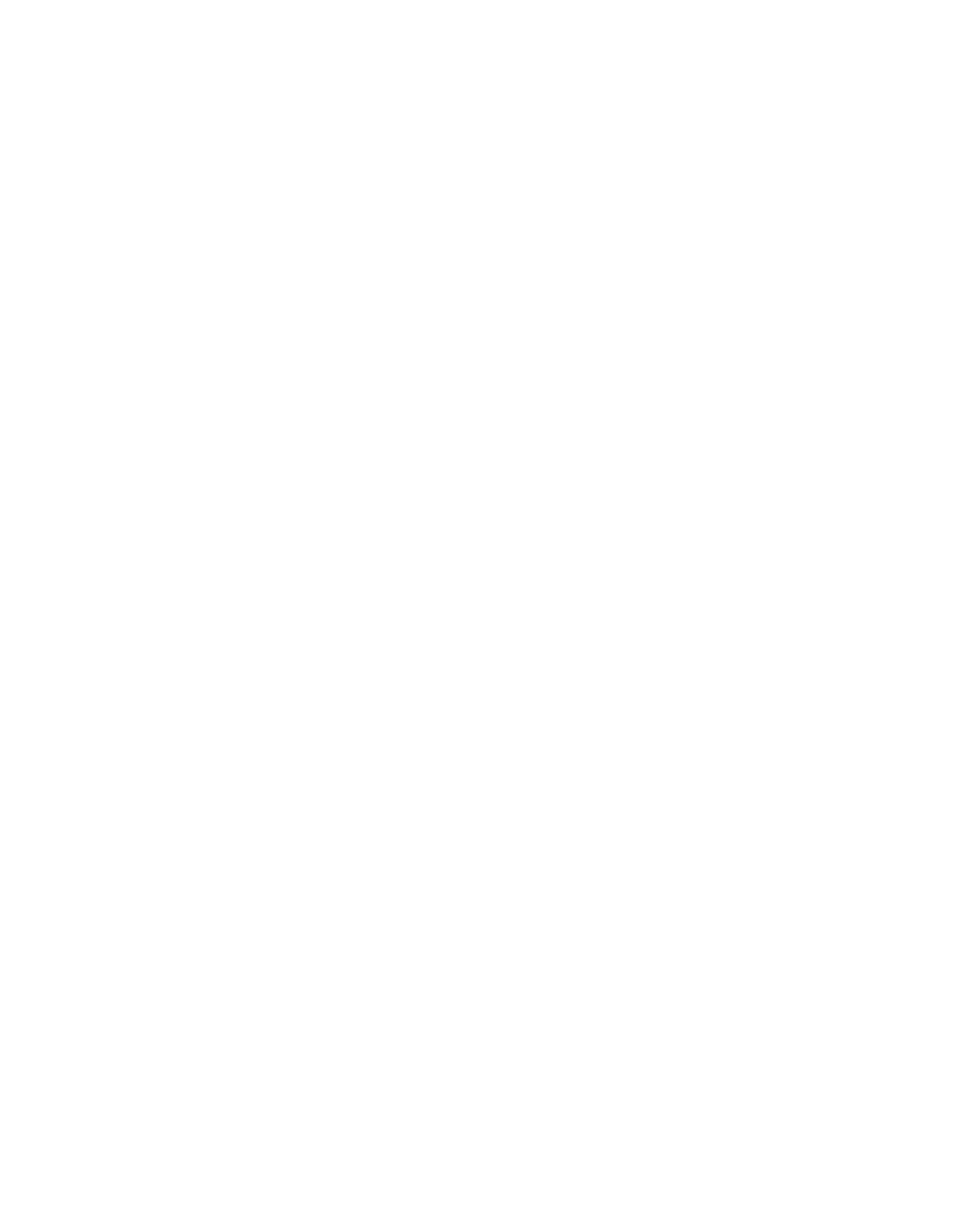#### **NOTICE**

This document describes QWEST Fiber Optic Commercial Video Data Service (CVDS) offered by QWEST to its customers for Intrastate Service. It covers distinguishing service features, technical specifications and defines valid interfaces.

QWEST Communications International Inc. reserves the right to revise this document for any reason, including but not limited to, conformity with standards promulgated by various governmental or regulatory agencies; utilization of advances in the state of the technical arts; or to reflect changes in the design of equipment, techniques, or procedures described or referred to herein.

Liability to anyone arising out of use or reliance upon any information set forth herein is expressly disclaimed, and no representation or warranties, expressed or implied, are made with respect to the accuracy or utility of any information set forth herein.

This document is not to be construed as a suggestion to any manufacturer to modify or change any of its products, nor does this publication represent any commitment by QWEST Communications International Inc. to purchase any specific products. Further, conformance to this publication does not constitute a guarantee of a given supplier's equipment and/or its associated documentation.

Ordering information for QWEST Technical Publications can be obtained from the Reference Section of this document.

If further information is required, please contact:

QWEST Communications International Inc. Manager – New Services Planning 700 W. Mineral Ave. MN-F15.15 Littleton, CO 80120 (303) 707-7107 (303) 707-9497 Fax # E-mail: jhsmit2@qwest.com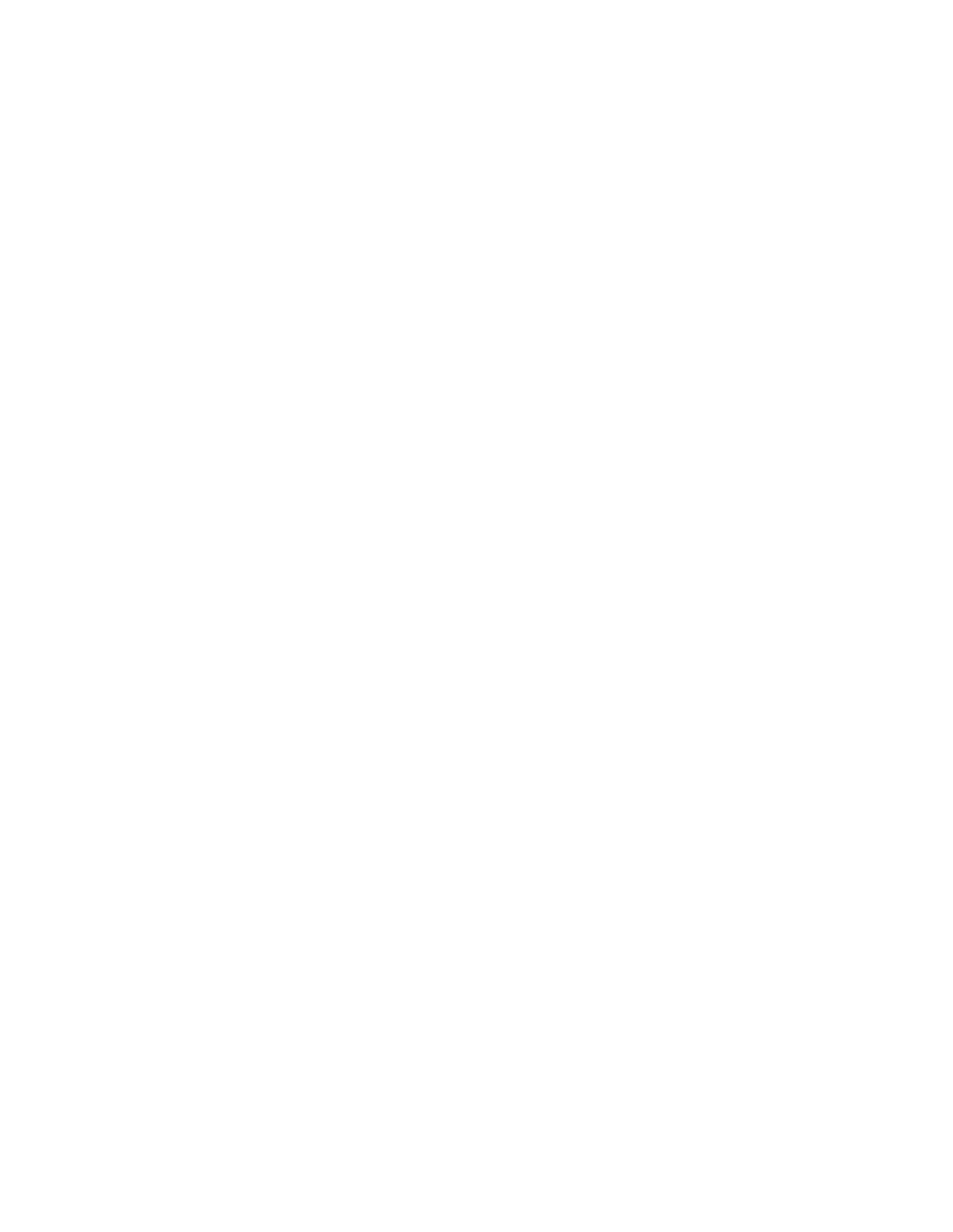### COMMENTS on PUB 77345

#### PLEASE TEAR OUT AND SEND YOUR COMMENTS/SUGGESTIONS TO:

QWEST Corporation Manager – New Services Planning 700 W. Mineral Ave. MN-F15.15 Littleton, CO 80120 (303) 707-7107 (303) 707-9497 Fax # E-mail: jhsmit2@qwest.com

Information from you helps us to improve our Publications. Please take a few moments to answer the following questions and return to the above address.

| Was this Publication valuable to you in understanding  |        |      |
|--------------------------------------------------------|--------|------|
| The technical parameters of our service?               | YES.   | NO.  |
| Was the information accurate and up-to-date?           | YES .  | NO.  |
| Was the information easily understood?                 | YES    | NO.  |
| Were the contents logically sequenced?                 | YES    | NO - |
| Were the tables and figures understandable and helpful | YES NO |      |
| Were the pages legible?                                | YES.   | NO.  |

If you answered NO to any of the questions and/or if you have any other comments or suggestions, please explain:

\_\_\_\_\_\_\_\_\_\_\_\_\_\_\_\_\_\_\_\_\_\_\_\_\_\_\_\_\_\_\_\_\_\_\_\_\_\_\_\_\_\_\_\_\_\_\_\_\_\_\_\_\_\_\_\_\_\_\_\_\_\_\_\_\_\_\_\_\_\_\_\_\_\_

|                  | (Attach additional sheet, if necessary) |
|------------------|-----------------------------------------|
| Name             |                                         |
|                  |                                         |
|                  |                                         |
| Telephone Number |                                         |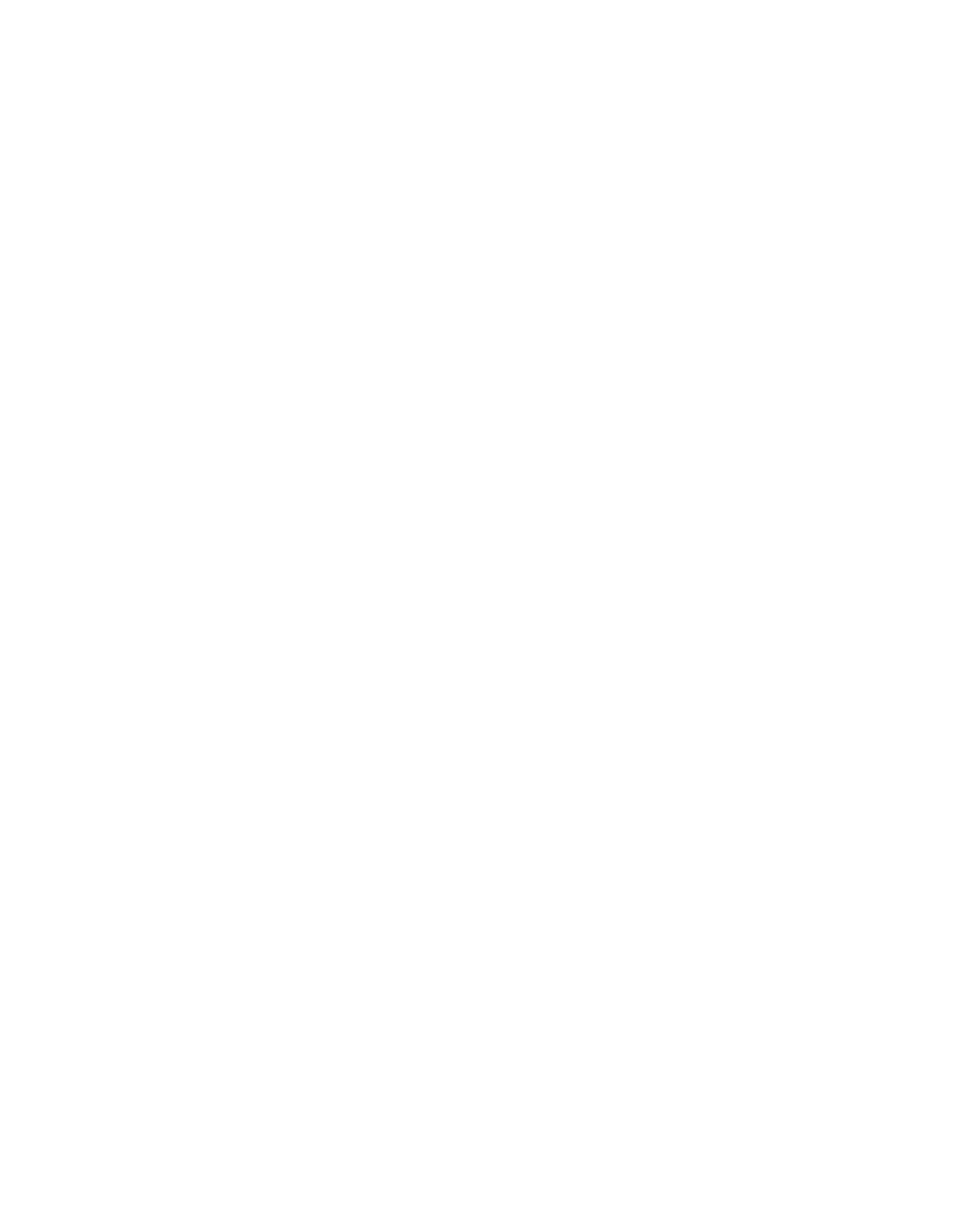|                  |                   | <b>Chapter and Section</b>                                    | Page |
|------------------|-------------------|---------------------------------------------------------------|------|
| 1.               | 1.1<br>1.2        |                                                               |      |
|                  | 1.3               |                                                               |      |
| 2.               | 2.1<br>2.2        | 2.2.1 Transmission Equipment and Facilities Configuration 2-1 |      |
| 3.               | 3.1<br>3.2<br>3.3 | 3.3.1<br>3.3.2                                                |      |
|                  | 3.4               |                                                               |      |
| $\overline{4}$ . | 4.1<br>4.2<br>4.3 |                                                               |      |
| 5.               | 5.1<br>5.2        |                                                               |      |
| 6.               | 6.1<br>6.2        |                                                               |      |
| 7.               | 7.1<br>7.2        |                                                               |      |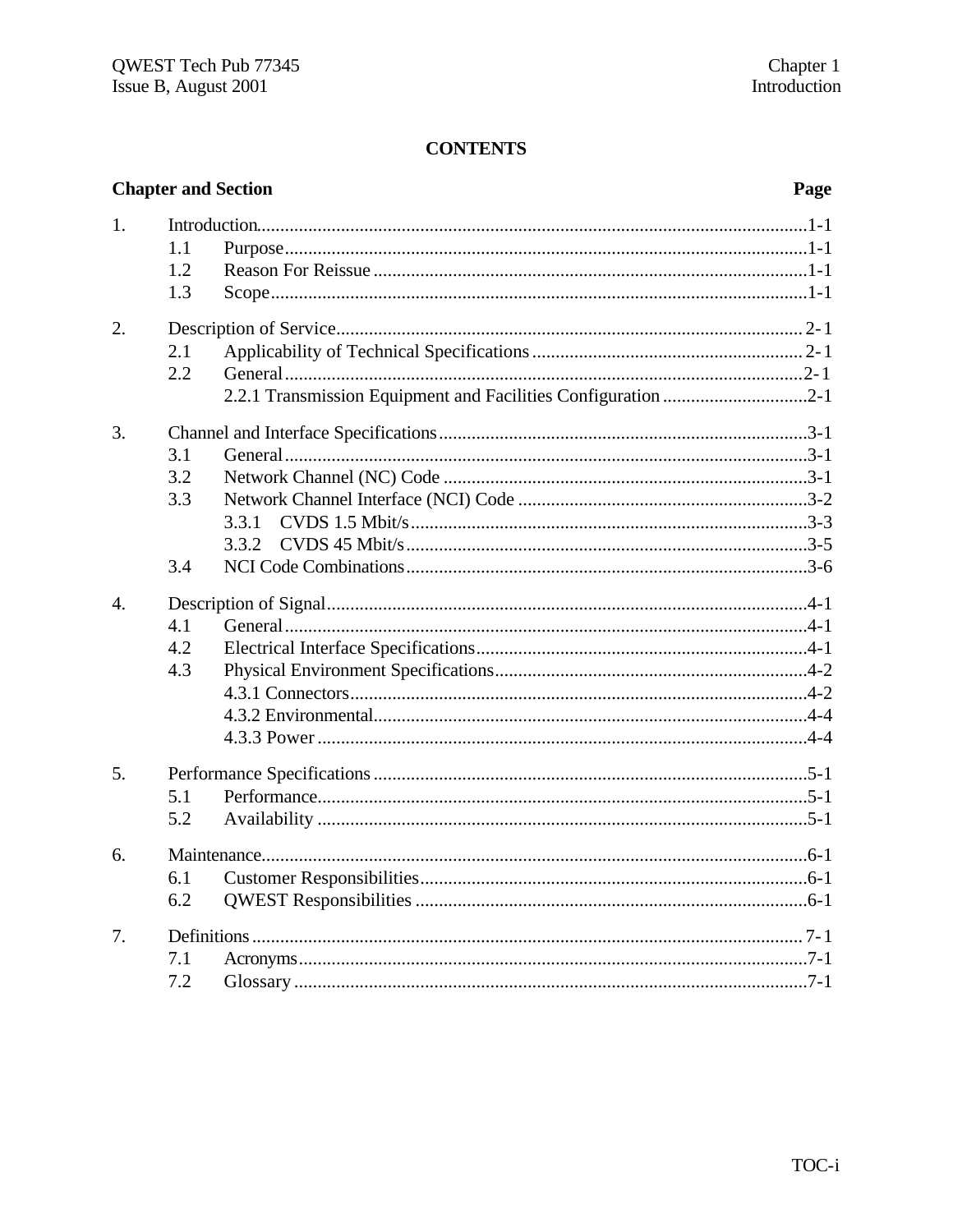## **CONTENTS** (Continued)

### **Chapter and Section Page**

| 8. |     |  |
|----|-----|--|
|    | 81  |  |
|    |     |  |
|    | 8.3 |  |
|    |     |  |
|    |     |  |

### **Figures**

| 3-1 CVDS 1.5 Mbit/s No Framing B8ZS Without Line Power NCI Code 3-4 |  |
|---------------------------------------------------------------------|--|
| 3-2 CVDS 1.5 Mbit/s No Framing AMI Without Line Power NCI Code3-4   |  |
|                                                                     |  |
|                                                                     |  |
|                                                                     |  |
|                                                                     |  |

### **Tables**

| $3 - 2$ |                                                                              |  |
|---------|------------------------------------------------------------------------------|--|
|         |                                                                              |  |
|         |                                                                              |  |
|         | 3-5 OWEST Fiber Optic CVDS NCI Codes Combinations for Intrastate Service 3-6 |  |
|         |                                                                              |  |
|         |                                                                              |  |
|         |                                                                              |  |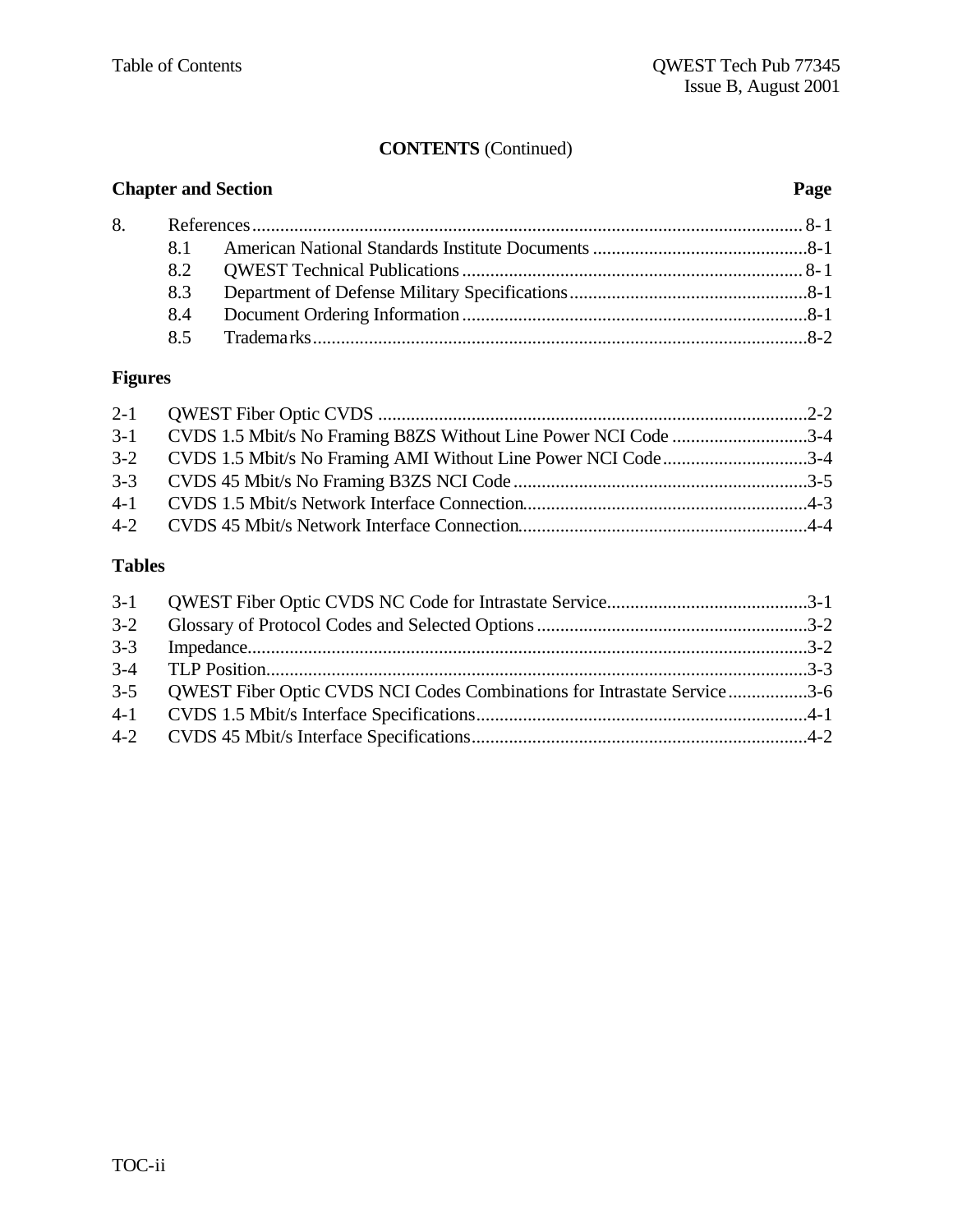### **Chapter and Section**

 $1.$ 

### Page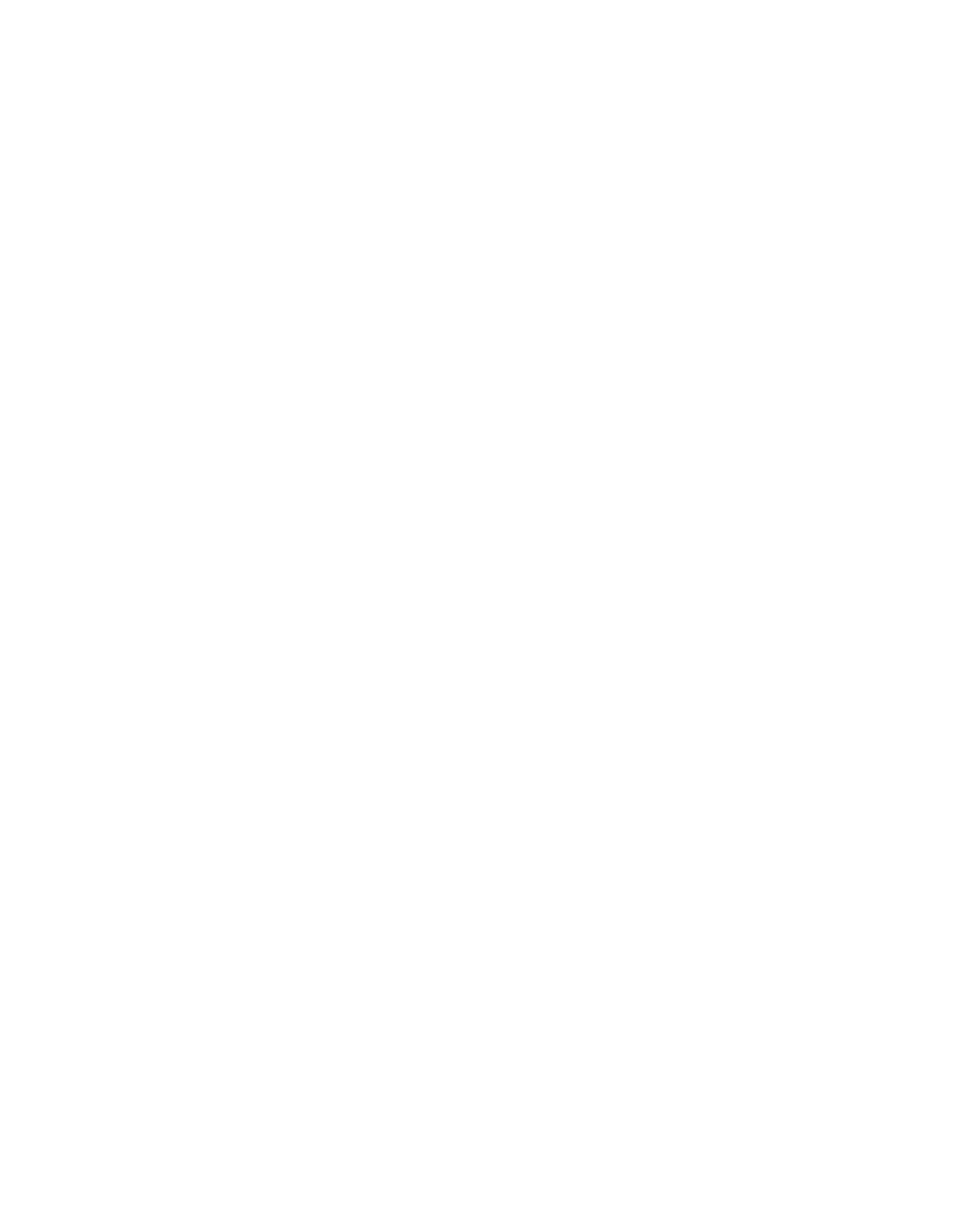### **1. Introduction**

#### **1.1 Purpose**

This document describes QWEST Fiber Optic Commercial Video Data Service (CVDS) offered by QWEST to its customers for Intrastate Service. It covers distinguishing service features, technical specifications and defines valid interfaces.

### **1.2 Reason for Reissue**

To show QWEST Communications International Inc. as the owner of this publication and the one to contact concerning the content.

#### **1.3 Scope**

The intent of this document is to describe QWEST Fiber Optic Commercial Video Data Service . This applies where uncompressed digital video transport is deployed for a customer. This service offering provides two digital data channel interfaces at data rates of either 1.544 Mbit/s or 44.736 Mbit/s for a customer to use with a computer modem or similar communications device between customer locations. Sufficient technical detail is furnished to describe the Network Interfaces (NIs) and Network Channel (NC) option used to configure an end-to-end communications channel link. It is not the intent of this document to provide special ordering information, but to describe the technical features of this service offering.

Throughout the remainder of this publication, the term CVDS shall be used in place of the phrase Commercial Video Data Service.

This CVDS Interface offering is a new option for the current Fiber Optic Commercial Video Service that is described in QWEST Technical Publication 77326, Issue D. It will not be used with any other Private Line Service.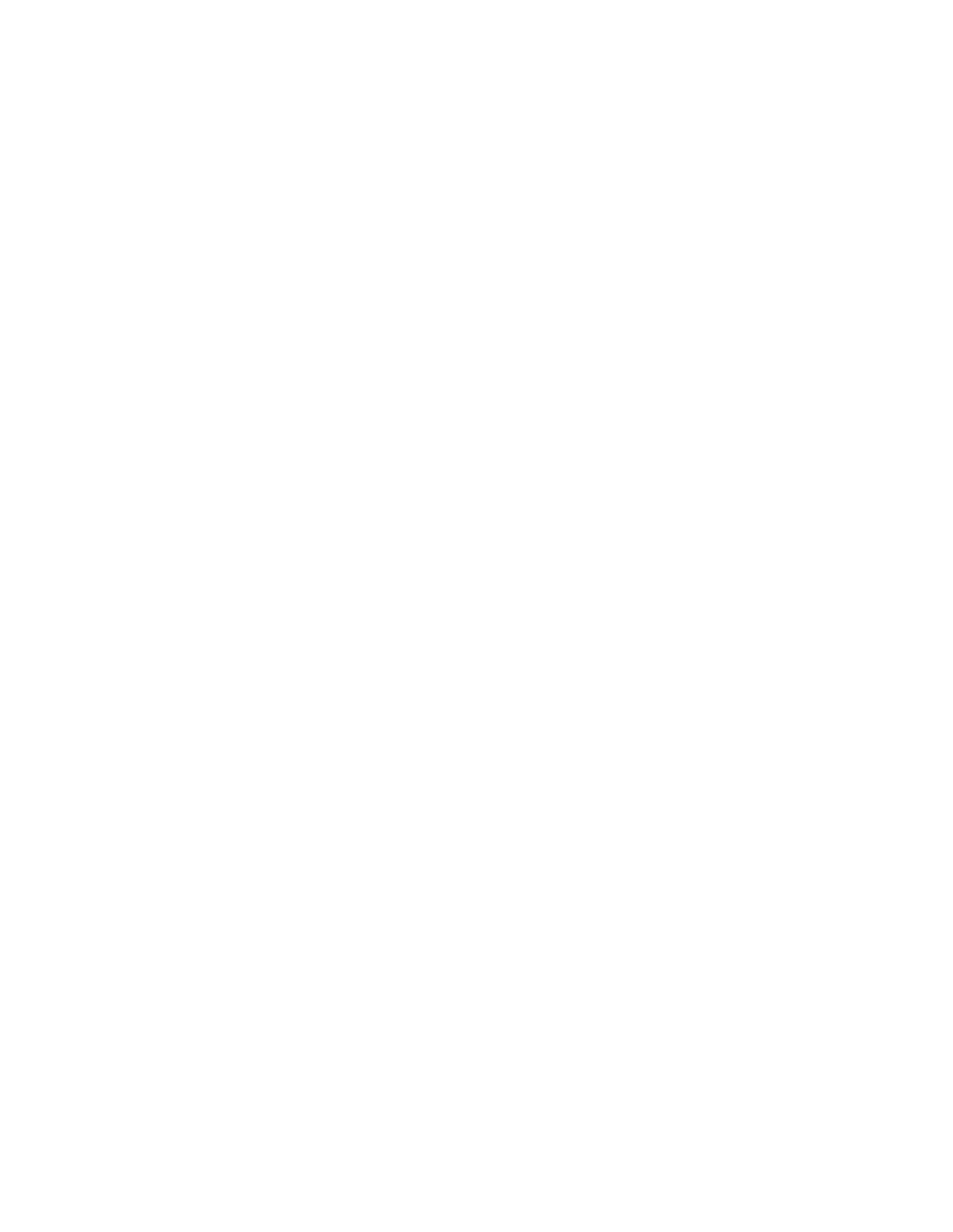| <b>Chapter and Section</b> |      |  |  |
|----------------------------|------|--|--|
| 2.                         |      |  |  |
|                            | 2.1  |  |  |
|                            | 2.2. |  |  |
|                            |      |  |  |
| <b>Figure</b>              |      |  |  |
|                            |      |  |  |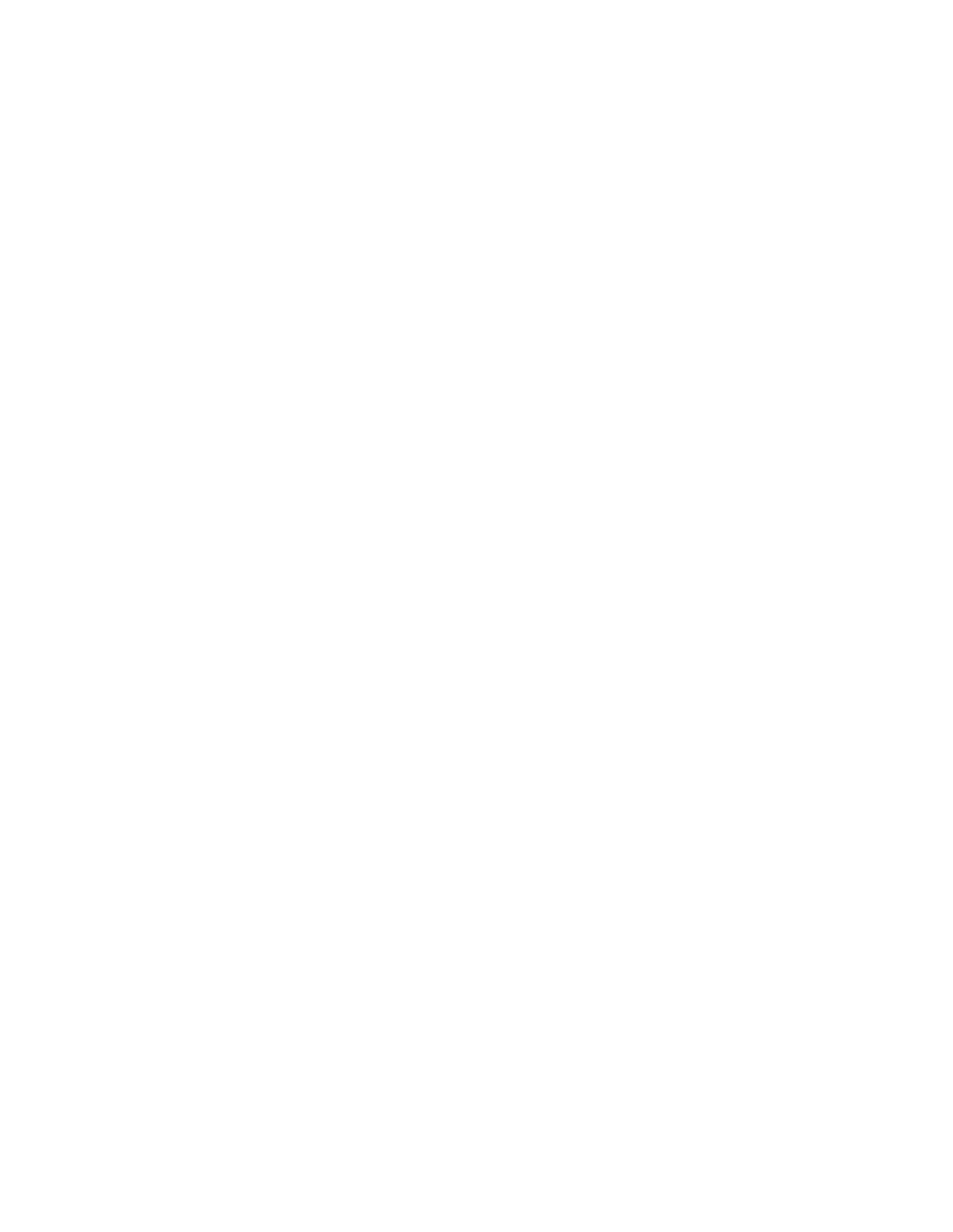### **2. Description of Service**

### **2.1 Applicability of Technical Specifications**

The technical specifications presented in this document are applicable to QWEST Fiber Optic Commercial Video Data Service (CVDS) only for Intrastate Service. It does not attempt to describe the transmission equipment used to provide this interface.

### **2.2 General**

QWEST Fiber Optic CVDS provides two digital data channel interfaces for a customer to use with a computer modem or similar communications device between customer locations. The interface is a new option for the current QWEST Fiber Optic Commercial Video Service described in the QWEST Technical Publication 77326

"QWEST Fiber Optic Commercial Video Service." This applies where uncompressed digital video transport is deployed for a customer.

### **2.2.1 Transmission Equipment and Facilities Configuration**

QWEST will provide an interface comprised of an electrical and physical channel connection as described in this publication. For example this CVDS could be deployed as shown in Figure 2-1 on page 2-2, where a point-to-point, one-way video system is portrayed. The interface allows the customer to access the allotted data channel via a digital data card. Twoway service requires two one-way Commercial Video Service channels.

There are two choices of service available to the customer depending on the digital bit rate desired. One service is CVDS 1.5 Mbit/s and the other is CVDS 45 Mbit/s. Note, it is explained in Chapter 5 that these data channels will not have the service performance parameters as traditional DS1 or DS3 services. The electrical signal characteristics will be similar however as noted in Chapter 5.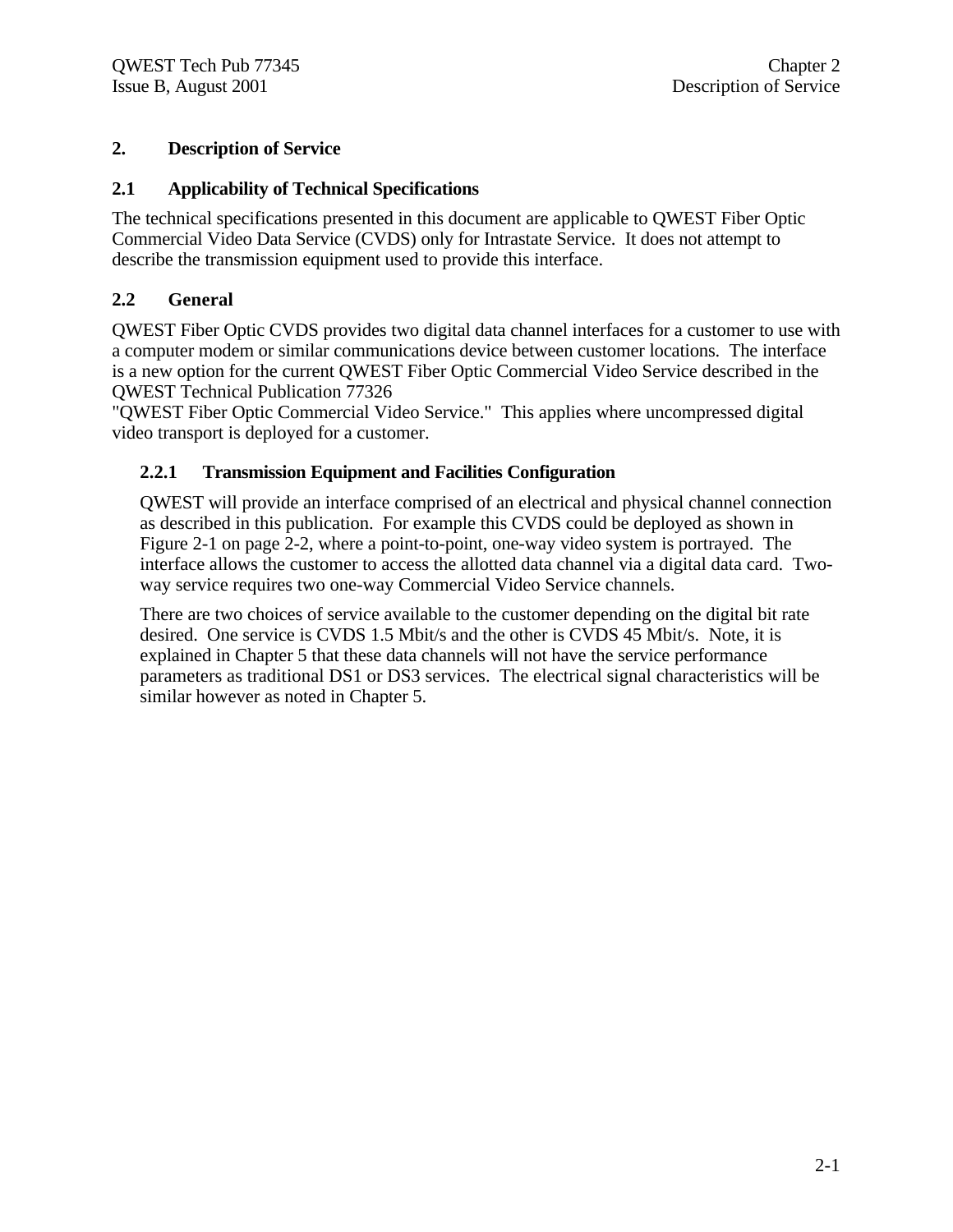

**Figure 2-1** QWEST Fiber Optic CVDS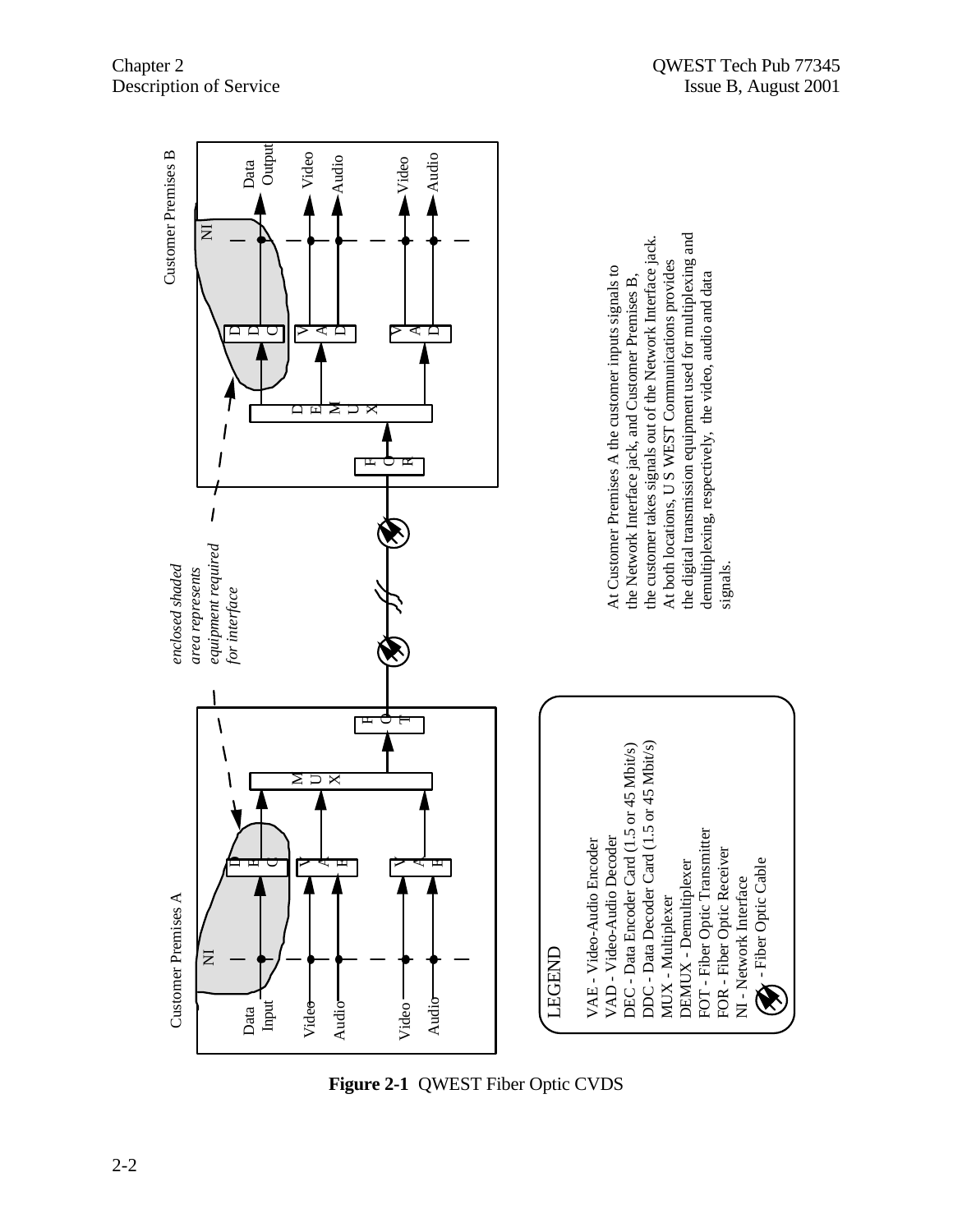|                | <b>Chapter and Section</b> |                                                                      |                    |
|----------------|----------------------------|----------------------------------------------------------------------|--------------------|
| 3.             |                            |                                                                      |                    |
|                | 3.1                        |                                                                      |                    |
|                | 3.2                        |                                                                      |                    |
|                | 3.3                        |                                                                      |                    |
|                |                            |                                                                      |                    |
|                |                            |                                                                      |                    |
|                |                            |                                                                      |                    |
| <b>Figures</b> |                            |                                                                      |                    |
|                |                            | 2.1 CUDC $1.5$ Methe Ne Francisco DOZC Without Line Deriver MCI Code | $\Omega$ $\Lambda$ |

| 3-1 CVDS 1.5 Mbit/s No Framing B8ZS Without Line Power NCI Code 3-4 |  |
|---------------------------------------------------------------------|--|
| 3-2 CVDS 1.5 Mbit/s No Framing AMI Without Line Power NCI Code3-4   |  |
|                                                                     |  |

### **Tables**

| 3-5 OWEST Fiber Optic CVDS NCI Code Combinations for Intrastate Service3-6 |  |
|----------------------------------------------------------------------------|--|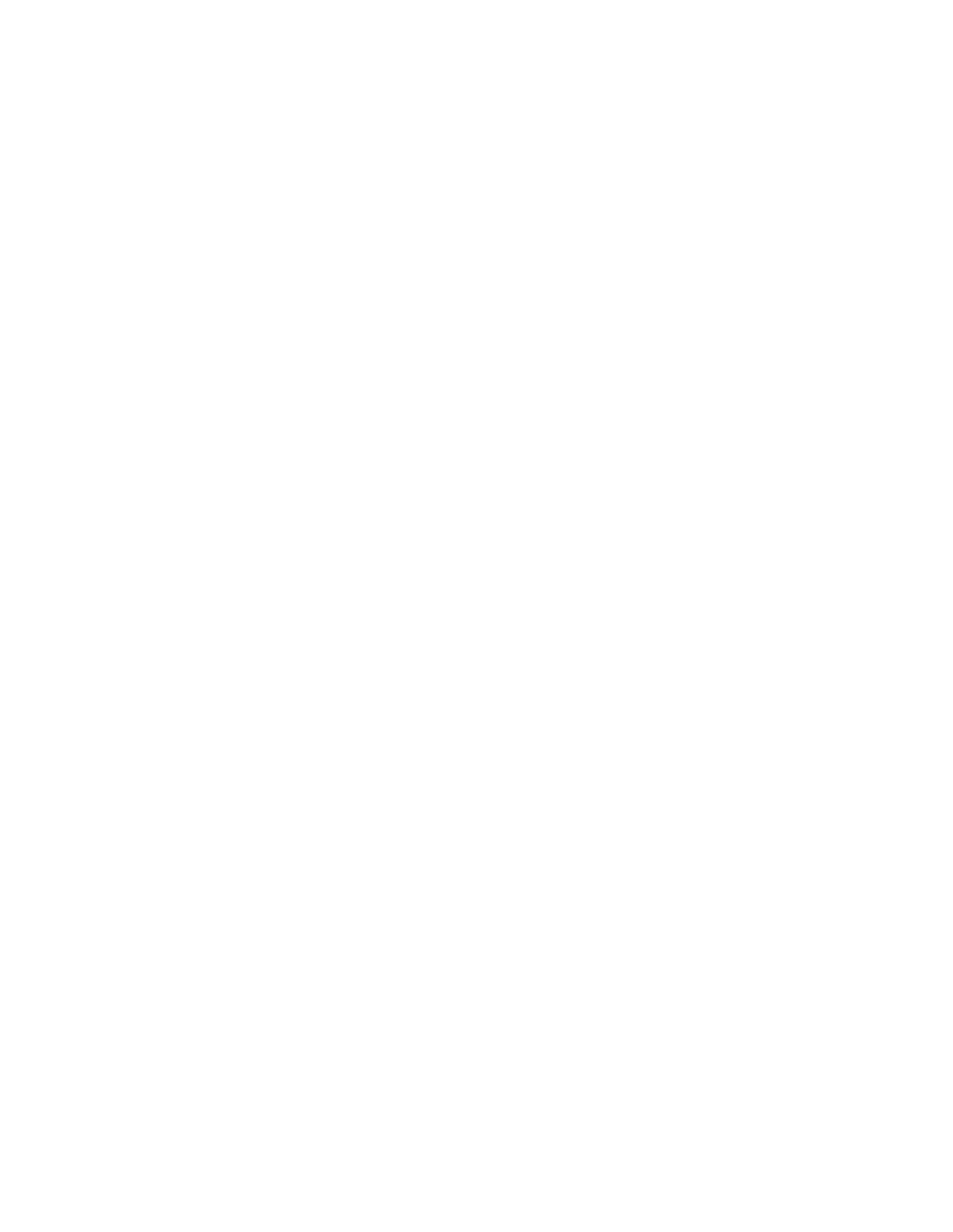### **3. Channel and Interface Specifications**

### **3.1 General**

This chapter provides information about the Network Channel (NC) Code and the Network Channel Interface (NCI) Codes used with QWEST Fiber Optic Commercial Video Data Service (CVDS). The codes correspond to a typical configuration of Figure 2-1, which should help with understanding what must be ordered to obtain CVDS.

### **3.2 Network Channel (NC) Code**

The Fiber Optic CVDS interface is defined by its NC and NCI codes. The NC code defines the channel while the NCI code defines the interface at the ends of the channel. A brief explanation of the format of these codes is provided in the following sections. For a more detailed view of coding parameters, refer to the American National Standards Institute (ANSI) document T1.223- 1991, "Telecommunications - Information Interchange - Structure and Representation of Network Channel (NC) and Network Channel Interface (NCI) Codes for the North American Telecommunications System."

The NC code consists of four character positions as shown in Table 3-1. The first two characters, TZ (positions 1 and 2), of the NC code specify the type and quality of the channel, Character positions 3 and 4 represent the option codes available for a particular NC code. For CVDS the options use the characters A and D.

| <b>NC Code</b> |   |   |                                                                                                                                                                                                      |  |  |
|----------------|---|---|------------------------------------------------------------------------------------------------------------------------------------------------------------------------------------------------------|--|--|
| Position       |   |   | Description                                                                                                                                                                                          |  |  |
| 1 & 2          | 3 | 4 |                                                                                                                                                                                                      |  |  |
| TZ.            | A |   | A circuit for video and optional audio, allowing for<br>the use of fiber optic facilities by QWEST.<br>Commercial Quality (Note: Meets NTSC "End-to-<br>End" Video/Audio Signal Performance per ANSI |  |  |
|                |   |   | T1.502-1988)                                                                                                                                                                                         |  |  |
|                |   | D | Data Channel (Note: The data channel is not<br>subject to ANSI T1.502-1988)                                                                                                                          |  |  |

| Table 3-1 QWEST Fiber Optic CVDS NC Code for Intrastate Service |  |  |  |  |  |
|-----------------------------------------------------------------|--|--|--|--|--|
|                                                                 |  |  |  |  |  |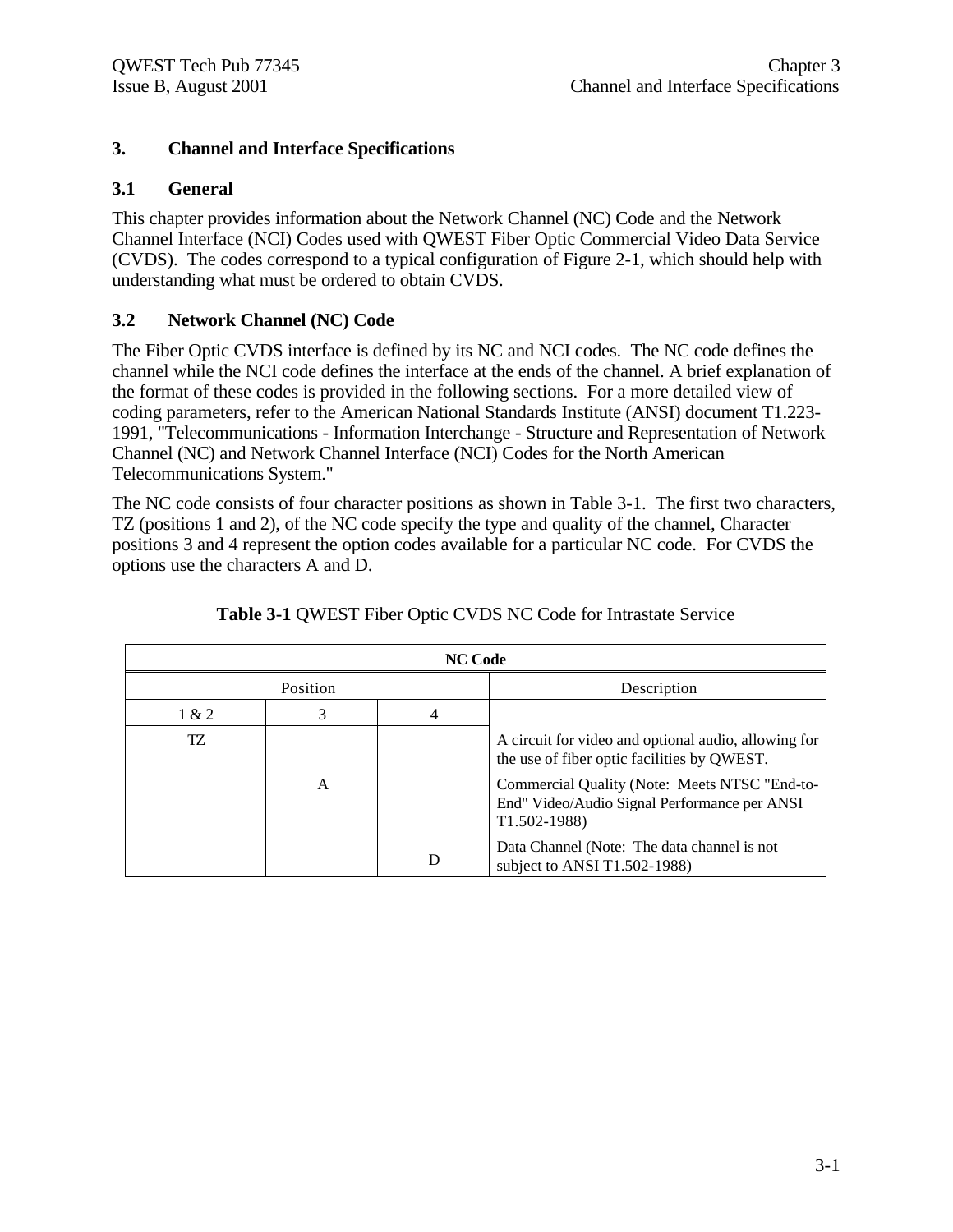### **3.3 Network Channel Interface (NCI) Code**

The electrical interface with the QWEST network is described by an NCI code for each end of the service. The interface codes for the service must be specified by the customer when ordering QWEST Fiber Optic CVDS.

The NCI code identifies five interface elements at the Network Interface (NI). The interface elements are: (1) The number of conductors, (2) protocol, (3) impedance, (4) protocol option, and (5) Transmission Level Point (TLP). The reader may refer to Table 3-2 for a glossary of protocol codes and selected options that apply to CVDS, and to Table 3-3 for a list of applicable impedance codes.

| Code | Option | <b>Definition</b>                                             |
|------|--------|---------------------------------------------------------------|
| DU   |        | Digital Access Interface (for customer provided<br>equipment) |
|      | JN     | No framing format B8ZS without line power 1.544<br>Mbit/s     |
|      | KN     | No framing format AMI without line power 1.544<br>Mbit/s      |
| DS   |        | Electrical 44.736 Mbit/s interface                            |
|      | 44 A   | No framing format B3ZS 44.736 Mbit/s                          |

**Table 3-2** Glossary of Protocol Codes and Selected Options

### **Table 3-3** Impedance

| Value (ohms)       | Code |
|--------------------|------|
| 75 (coaxial cable) | h    |
| 100 (twisted pair) | g    |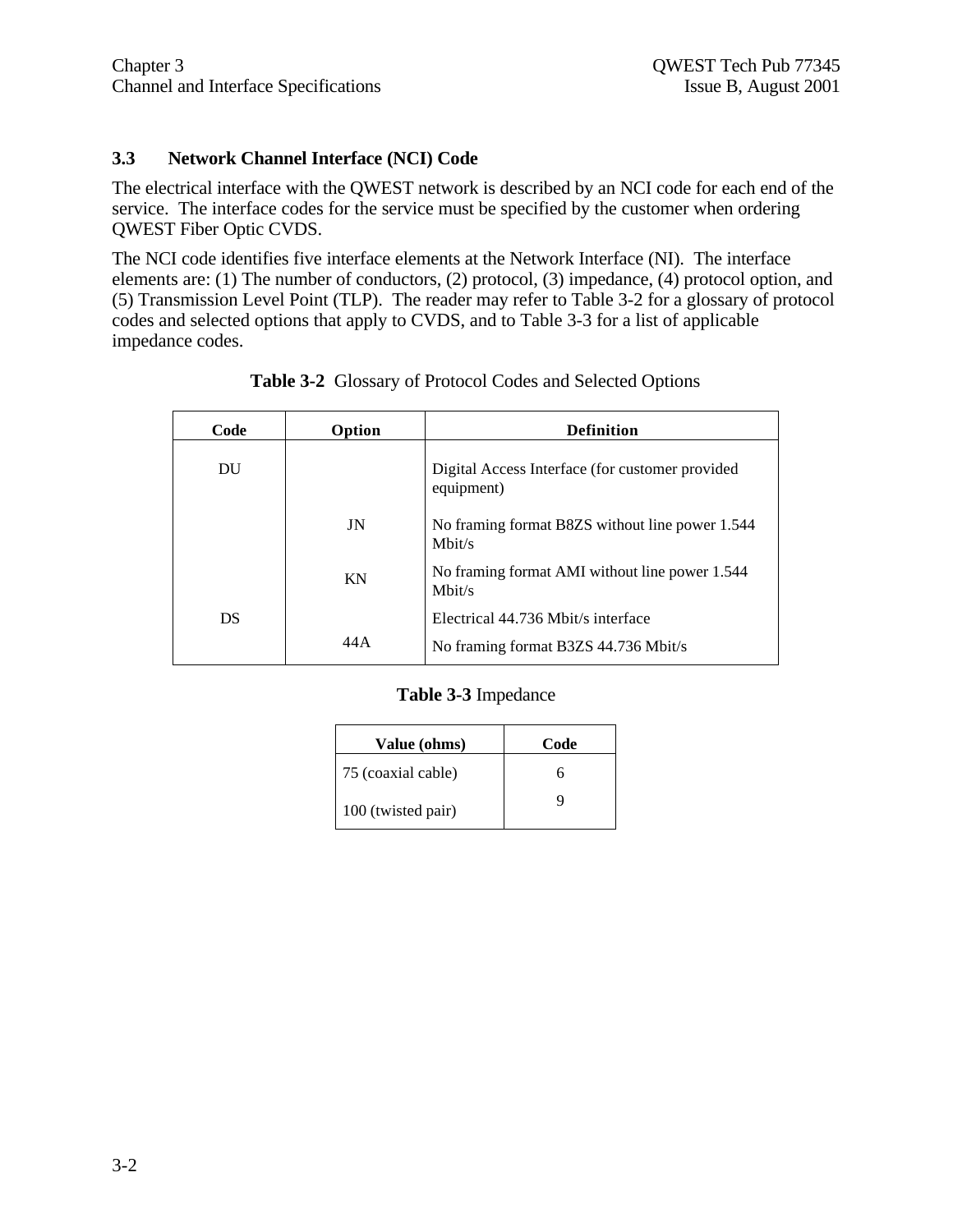The TLP position represents the *direction of service* as noted by one assigned alpha character (the letter "O"). Also, there is a hyphen indicating that *data channel signal level is specified* by QWEST at both the transmit and receive ends. Table 3-4 indicates how the elements for direction of service and CVDS signal level should be used.

| TLP   | <b>Definition</b>                                                                                                                |
|-------|----------------------------------------------------------------------------------------------------------------------------------|
| $O-$  | CVDS signal is transmitted from one customer location to<br>QWEST with a data channel signal level as noted. See<br>Section 4.2. |
| $-$ O | CVDS signal is received at another customer location from<br>QWEST with a CVDS signal level as noted. See Section 4.2.           |

**Table 3-4** TLP Position

These interface elements are further illustrated and described in the following sections, including three figures (3-1, 3-2 and 3-3) for the two data rates available for CVDS 1.5 Mbit/s and CVDS 45 Mbit/s.

### **3.3.1 CVDS 1.5 Mbit/s**

CVDS 1.5 Mbit/s is defined according to the line code selected by the end-user, which can be either Binary, 8 zero substitution (B8ZS) or Bipolar Alternate Mark Inversion (AMI), as referenced in ANSI T1.102-1993. A no-framed format shall be supported for either line code. They are shown in the following text.

Figure 3-1 shows the NCI Code for 1.5 Mbit/s data channel with no framing format and B8ZS line code without line power. In this example, the signal is being transmitted from the end-user to U S WEST.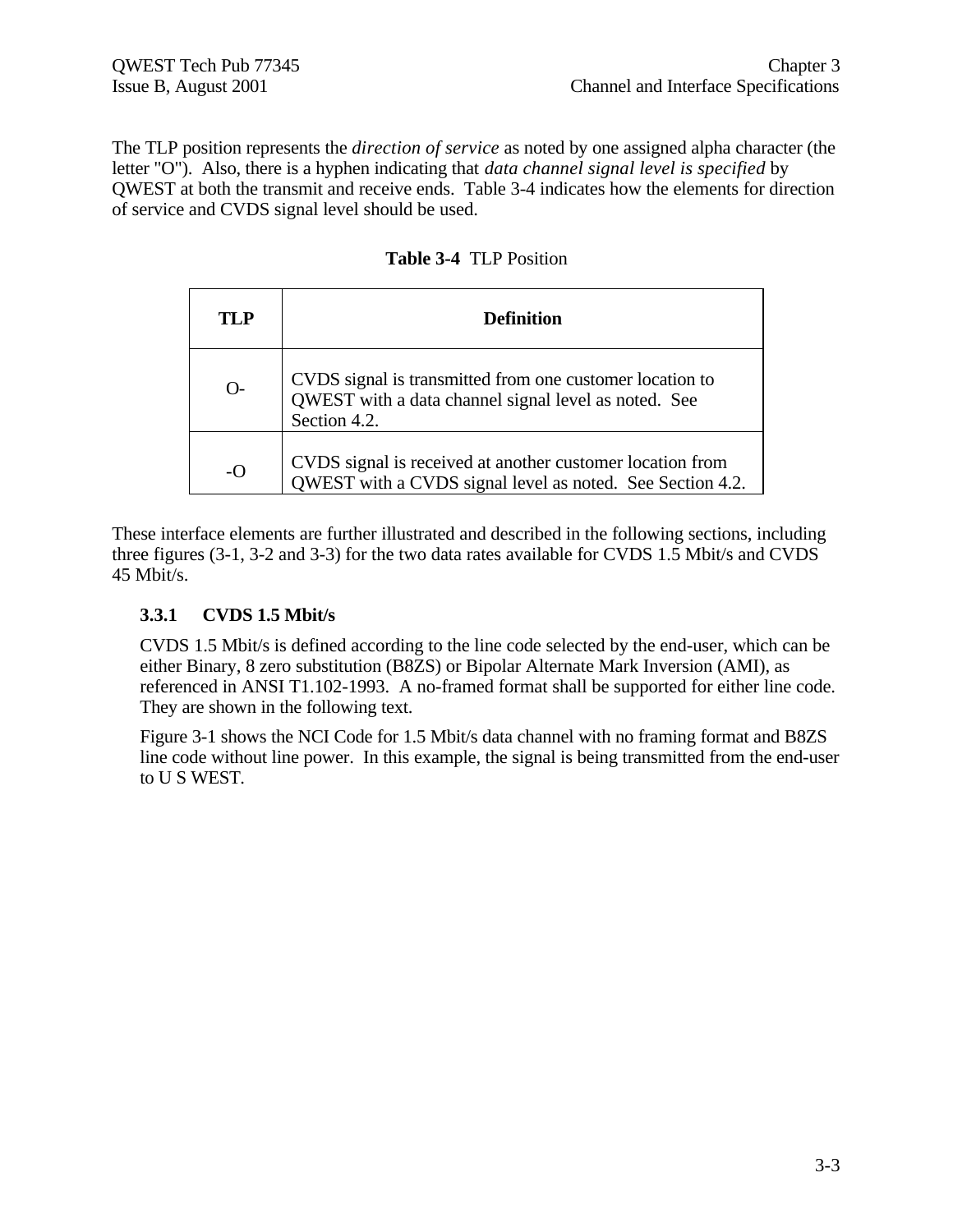

**Figure 3-1** CVDS 1.5 Mbit/s No Framing B8ZS Without Line Power NCI Code

Figure 3-2 shows the NCI Code for 1.5 Mbit/s data channel with no framing format and AMI line code without line power. In this example the signal is being transmitted from the end-user to QWEST.



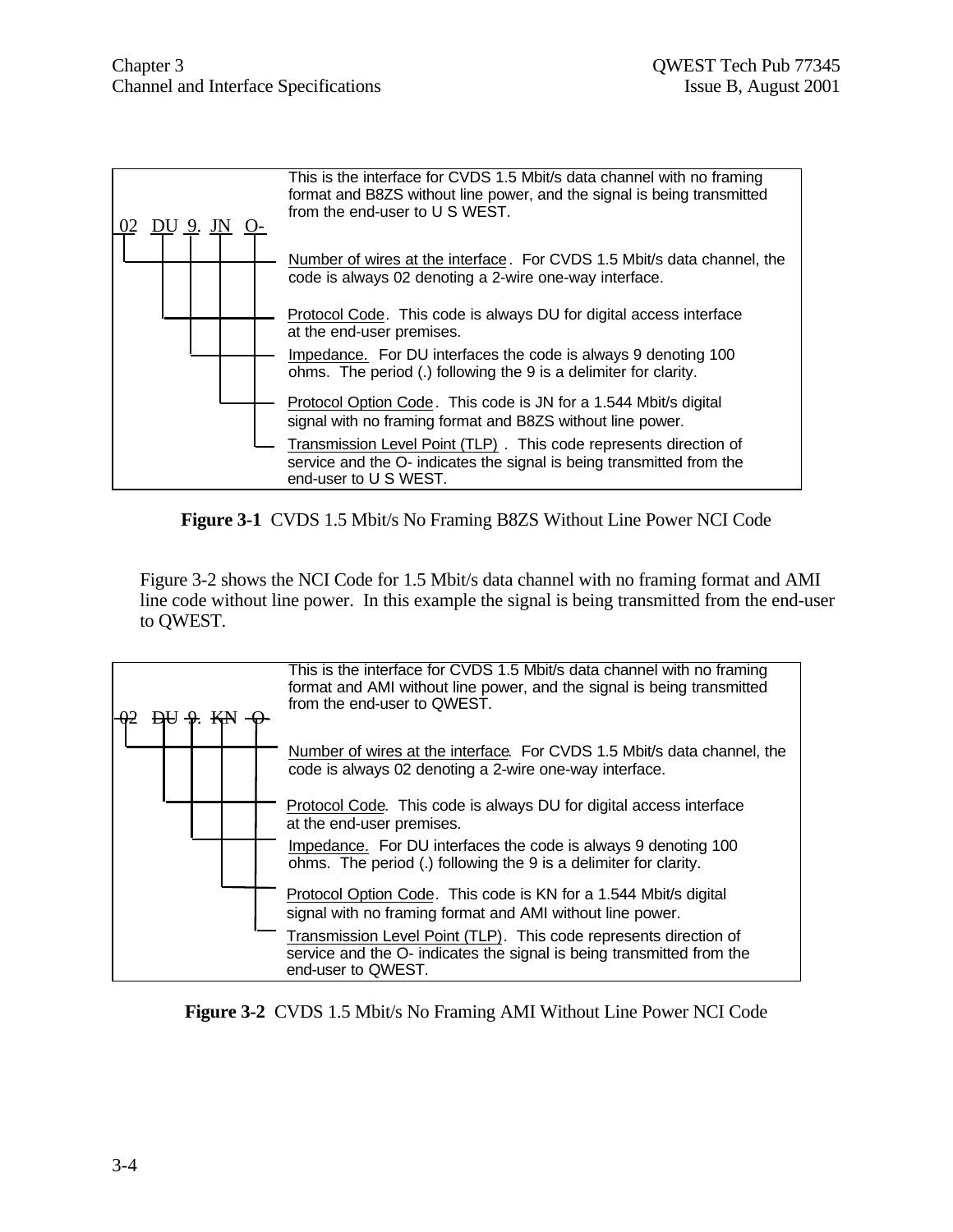### **3.3.2 CVDS 45 Mbit/s**

CVDS 45 Mbit/s specifies a line code of Binary, 3 zero substitution (B3ZS) with no framing format. Figure 3-3 shows the NCI Code for CVDS 45 Mbit/s. In this example, the signal is being transmitted from the end-user to U S WEST.



**Figure 3-3** CVDS 45 Mbit/s No Framing B3ZS NCI Code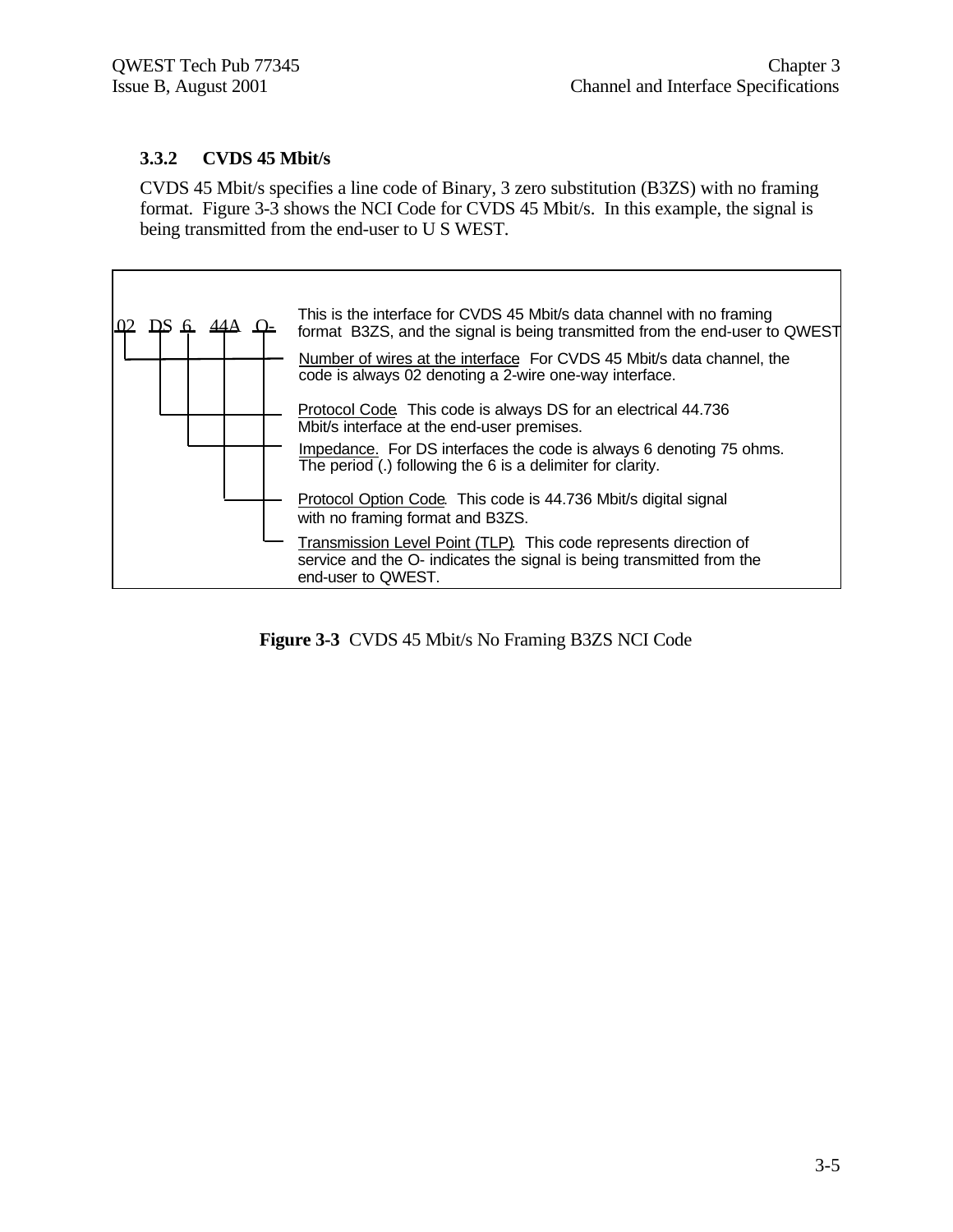### **3.4 NCI Code Combinations**

The NCI code combinations for the QWEST Fiber Optic CVDS interfaces are listed in Table 3-5. This table shows both directions of the signal.

**Table 3-5** QWEST Fiber Optic CVDS NCI Code Combinations for Intrastate Service

| <b>Television Special</b><br><b>Access and Local</b><br><b>Channel Service</b> | <b>NC Code</b> | End-User (EU)<br><b>Transmit NCI Code</b>                                                     | End-User (EU)<br><b>Receive NCI Code</b>                                                       |
|--------------------------------------------------------------------------------|----------------|-----------------------------------------------------------------------------------------------|------------------------------------------------------------------------------------------------|
| $TV3$ (1.5 Mbit/s B8ZS)<br>$TV3$ (1.5 Mbit/s AMI)<br>TV3 $(45 \text{ Mbit/s})$ | <b>TZAD</b>    | $02DU9$ JN.O-<br>02DU9.KN.O-<br>$02DS6.44A.$ O-                                               | $02DU9JN.-O$<br>02DU9.KN.-O<br>$02DS6.44A.-O$                                                  |
| $TV3$ (1.5 Mbit/s B8ZS)<br>$TV3$ (1.5 Mbit/s AMI)<br>$TV3$ (45 Mbit/s)         | TZAD           | End-User (EU)<br><b>Receive NCI Code</b><br>$02DU9$ JN.-O<br>$02DU9.KN. -O$<br>$02DS6.44A.-O$ | End-User (EU)<br><b>Transmit NCI Code</b><br>$02DU9JN.O-$<br>$02DIJ9.KN.O-$<br>$02DS6.44A.$ O- |
|                                                                                |                |                                                                                               |                                                                                                |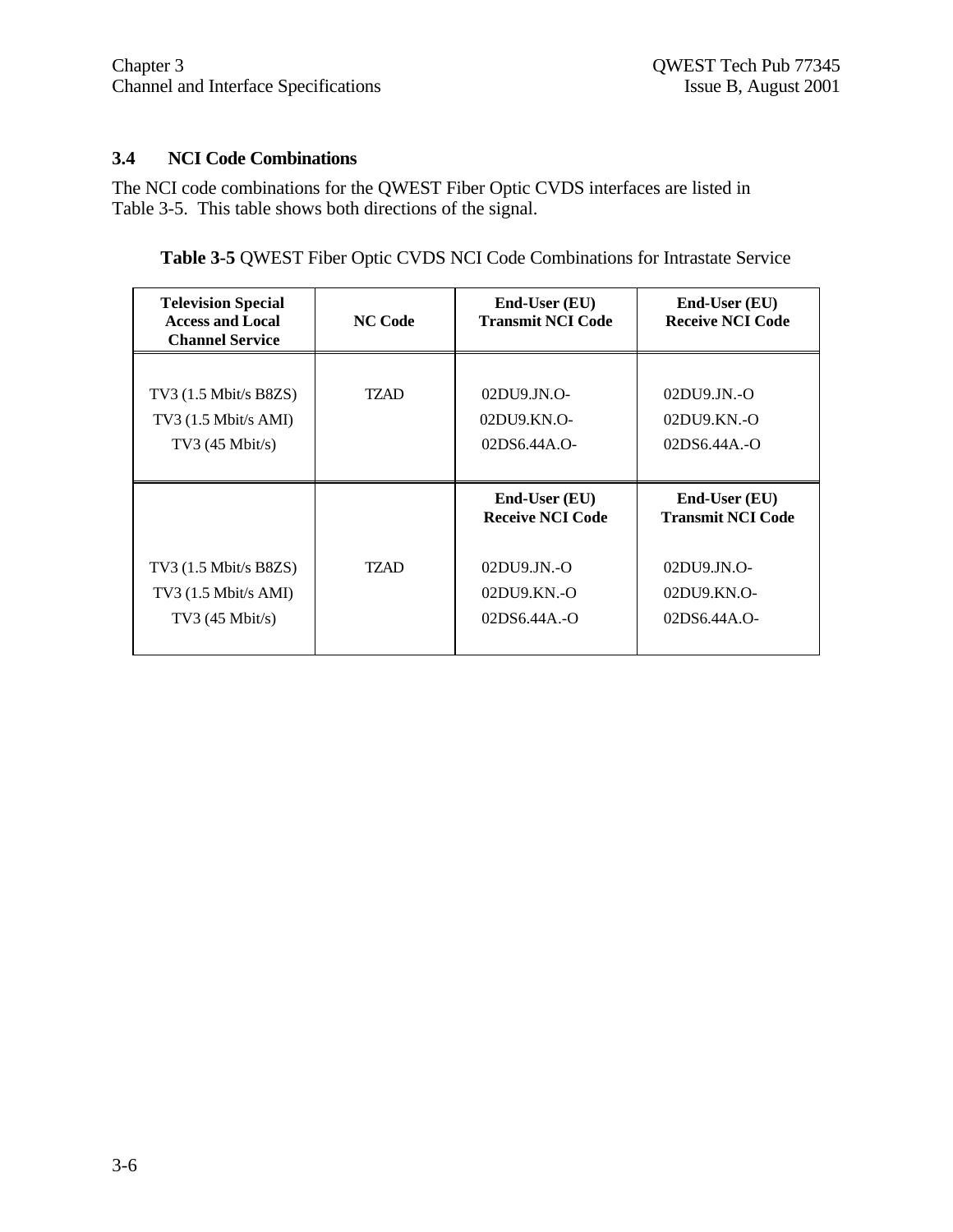| <b>Chapter and Section</b> |     |  |  |
|----------------------------|-----|--|--|
|                            |     |  |  |
|                            | 4.1 |  |  |
|                            | 4.2 |  |  |
|                            | 4.3 |  |  |
|                            |     |  |  |
|                            |     |  |  |
|                            |     |  |  |
|                            |     |  |  |

## **Figures**

### **Tables**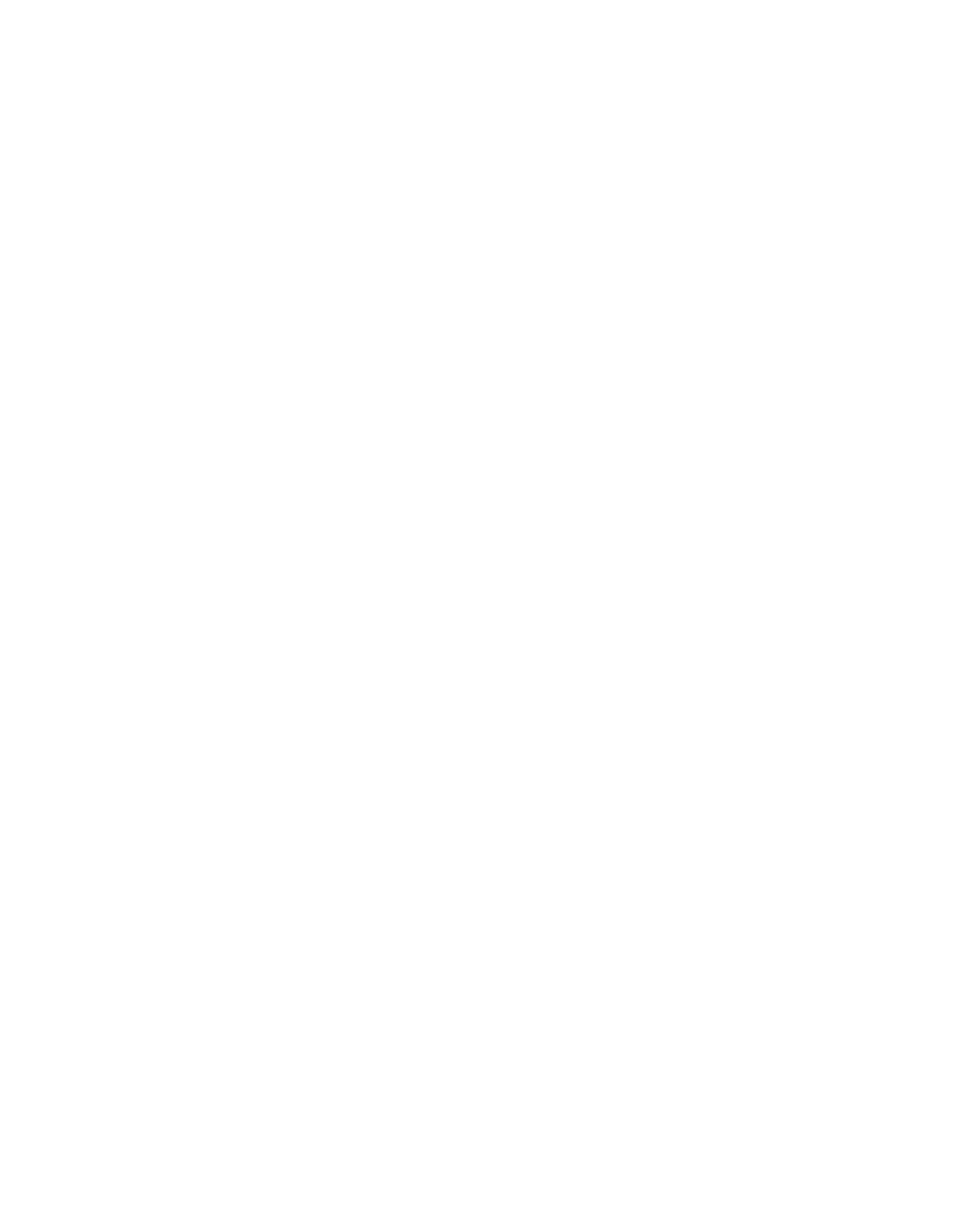### **4. Description of Signal**

#### **4.1 General**

This chapter provides information about the electrical and physical interface specifications used in provisioning QWEST Fiber Optic Commercial Video Data Service (CVDS). This will guide the customer in determining how to configure its signal hand-off at each end of the CVDS circuit.

#### **4.2 Electrical Interface Specifications**

There are two choices of service available depending on the data channel deployed by the customer and these are supported by the following interface specifications.

- Table 4-1 CVDS 1.5 Mbit/s Interface Specifications
- Table 4-2 CVDS 45 Mbit/s Interface Specifications

#### **Table 4-1** CVDS 1.5 Mbit/s Interface Specifications

| Power Level  Range of 12.6 dBm to 17.9 dBm in a band no wider than 3 kHz centered at 772 kHz |  |
|----------------------------------------------------------------------------------------------|--|
| Power in a band no wider than 3 kHz centered at 1.544 Mhz shall be at least 29 dB below      |  |
| that at 772 kHz                                                                              |  |
|                                                                                              |  |
|                                                                                              |  |
| and the total power of the negative pulses                                                   |  |
|                                                                                              |  |
|                                                                                              |  |
|                                                                                              |  |
|                                                                                              |  |
|                                                                                              |  |
|                                                                                              |  |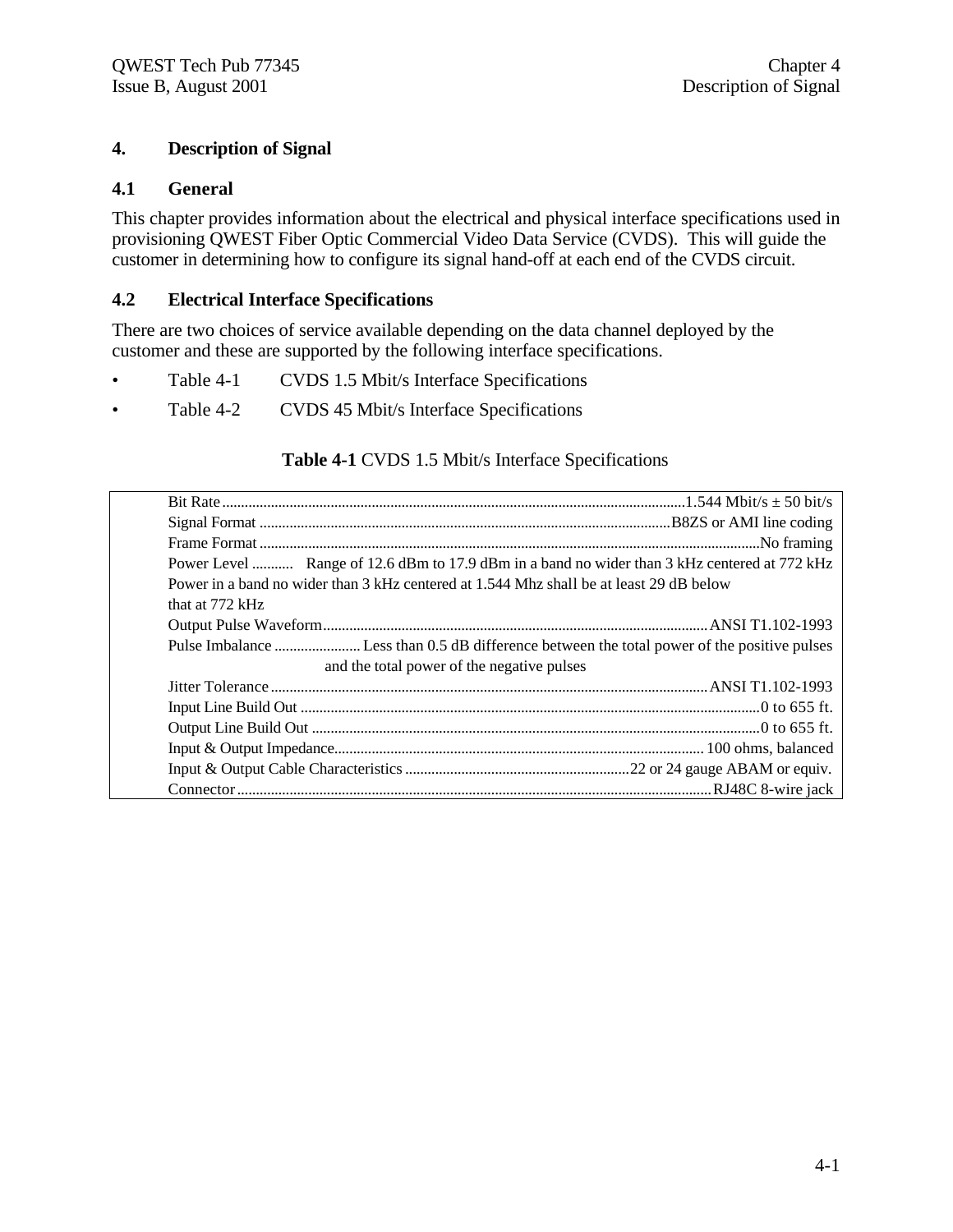| <b>Table 4-2 CVDS 45 Mbit/s Interface Specifications</b> |  |
|----------------------------------------------------------|--|
|----------------------------------------------------------|--|

|            | Power Level Range of -1.8 dBm to 5.7 dBm in a band no wider than 3 kHz centered at 22.368 Mhz;          |  |
|------------|---------------------------------------------------------------------------------------------------------|--|
|            | Power in a band no wider than 3 kHz centered at 44.736 Mhz shall be at least 20 dB below that at 22.368 |  |
| <b>MHz</b> |                                                                                                         |  |
|            |                                                                                                         |  |
|            |                                                                                                         |  |
|            |                                                                                                         |  |
|            |                                                                                                         |  |
|            |                                                                                                         |  |
|            |                                                                                                         |  |
|            |                                                                                                         |  |

### **4.3 Physical Environment Specifications**

### **4.3.1 Connectors**

Connection of the CVDS at the Network Interface to an End-User shall be as follows for CVDS 1.5 Mbit/s and CVDS 45 Mbit/s.

The QWEST Jack Panel will be used as the Network Interface demarcation point with the enduser.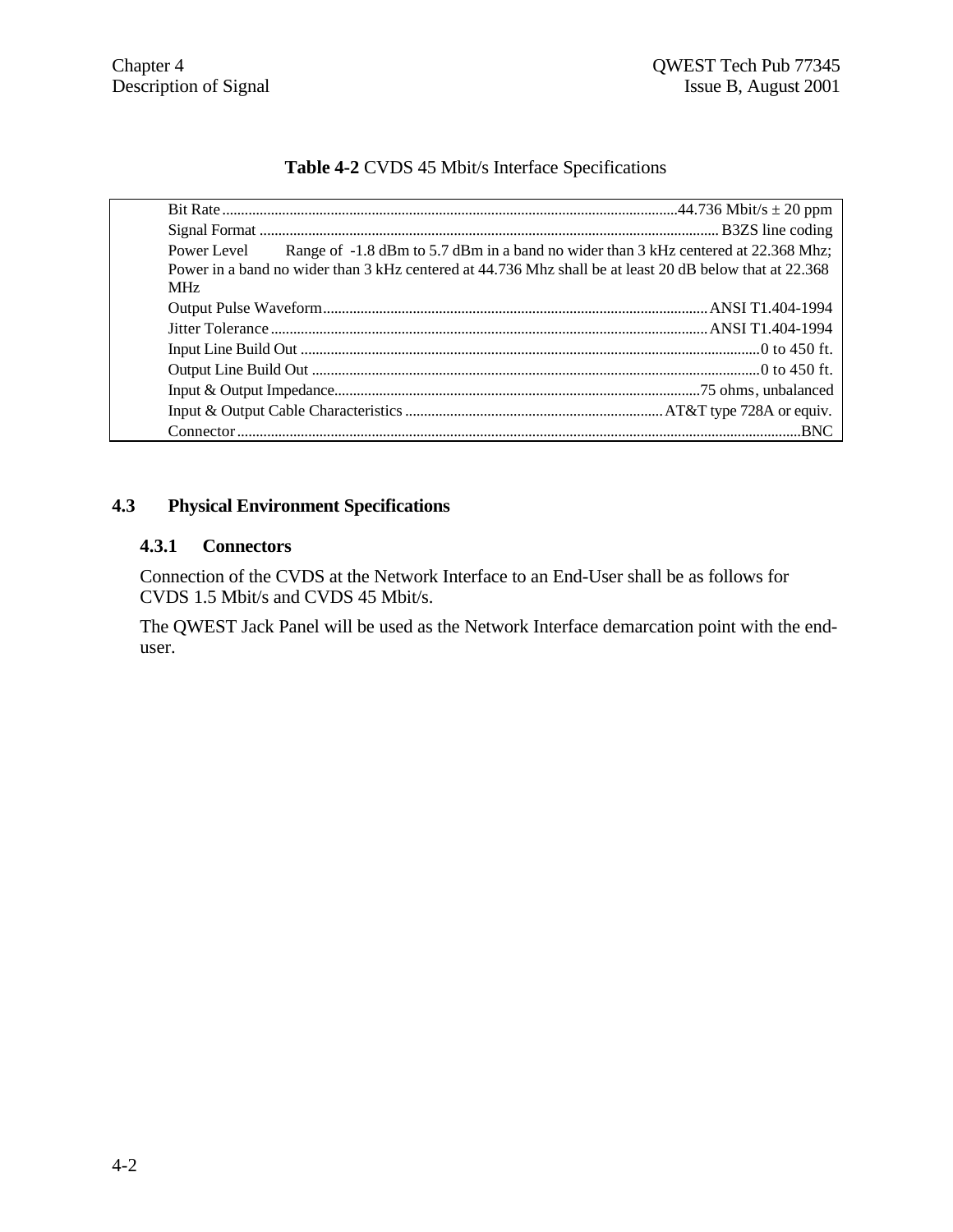

For CVDS 1.5 Mbit/s, configure with a two-wire twisted pair and a RJ48C 8-wire jack minmodular connector as shown in Figure 4-1.

**Figure 4-1** CVDS 1.5 Mbit/s Network Interface Connection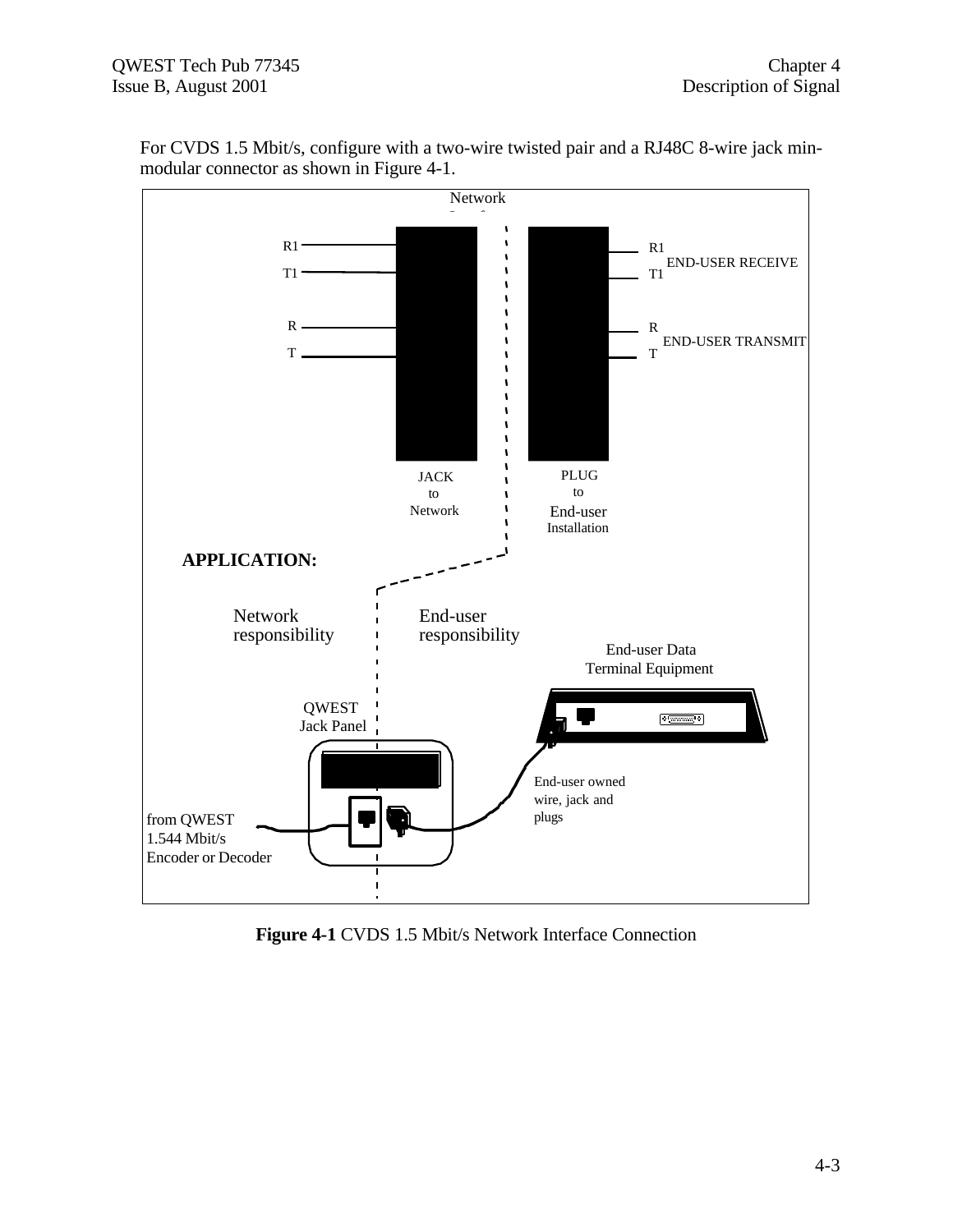For CVDS 45 Mbit/s, configure with a coaxial cable and a Bayonet Quick Connect (BNC) coax connector as shown in Figure 4-2. For a more detailed description of BNC connectors, refer to the Department of Defense Military Specification, MIL-C-39012C, "General Specification for Radio Frequency Coaxial Connectors."



**Figure 4-2** CVDS 45 Mbit/s Network Interface Connection

### **4.3.2 Environmental**

The environmental conditions on the customer premises, such as ambient temperature and humidity, shall conform to the parameters specified in Technical Publication 77326, (see Section 8.2). There are no additional requirements for the CVDS that would not already be provided for the Fiber Optic Commercial Video Service.

### **4.3.3 Power**

There are no additional power requirements for the CVDS as it uses the requirements specified for Fiber Optic Commercial Video Service.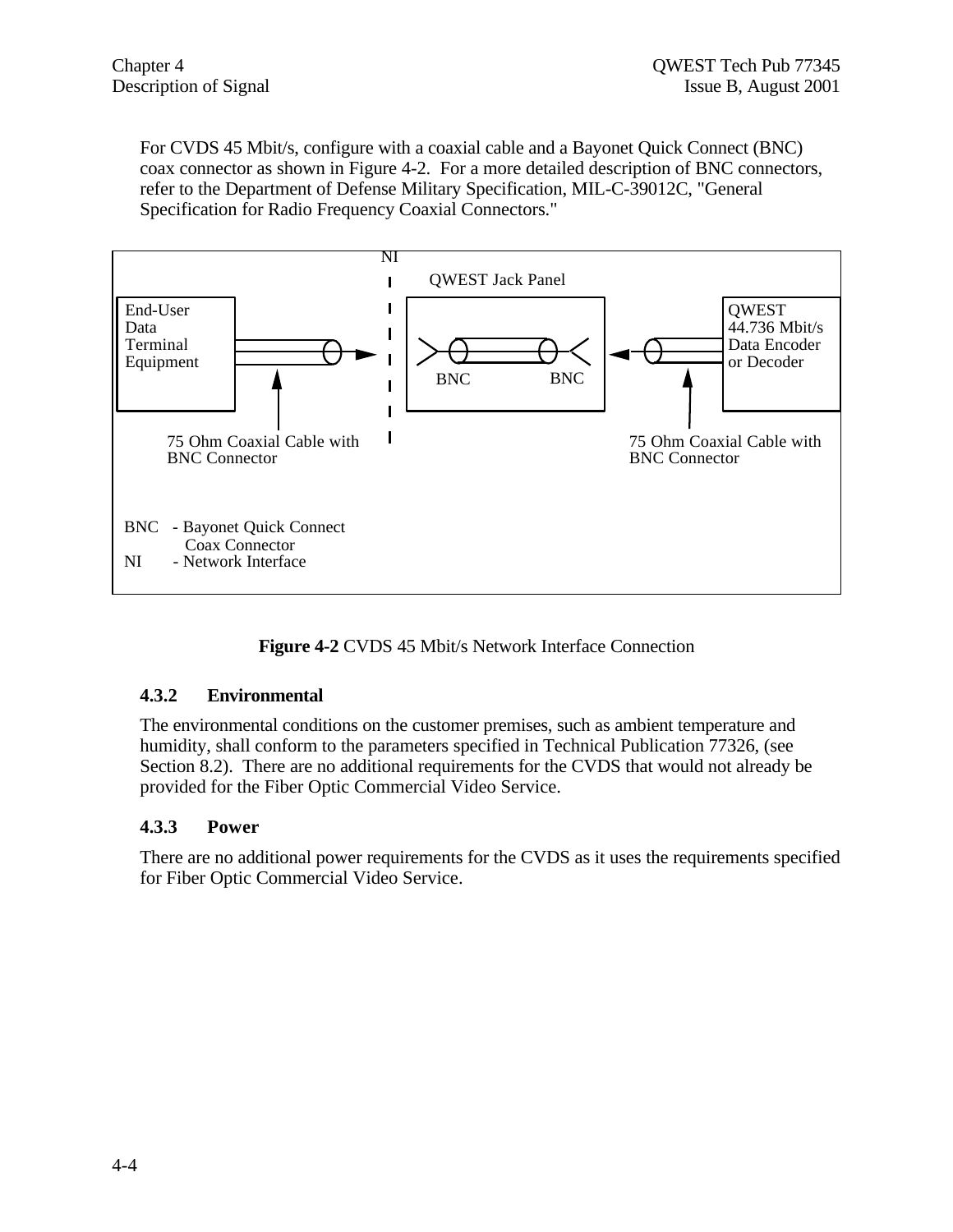|  | <b>Chapter and Section</b> | Page |
|--|----------------------------|------|
|  |                            |      |
|  |                            |      |
|  |                            |      |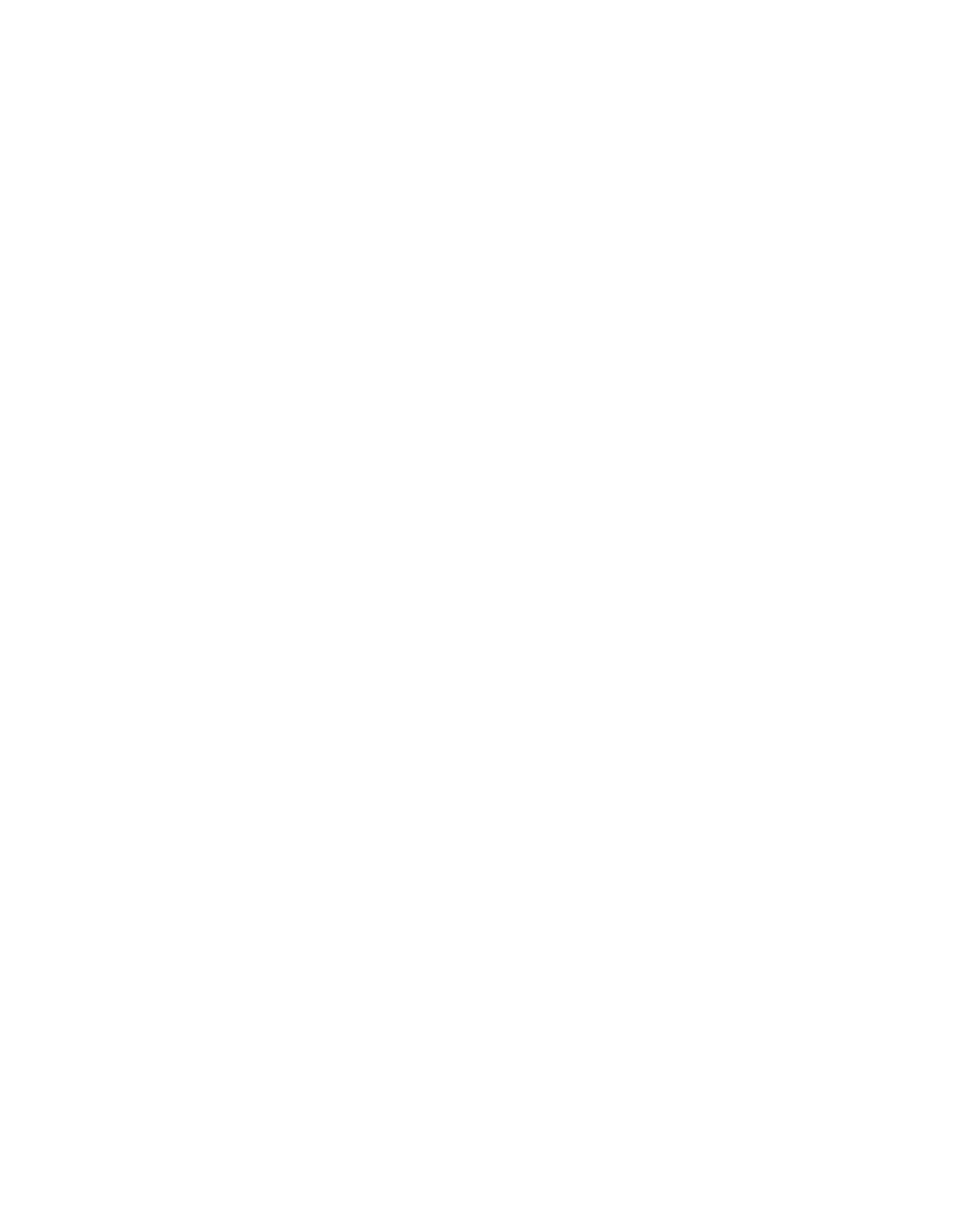### **5. Performance Specifications**

### **5.1 Performance**

QWEST will provide the appropriate equipment required to meet the customer's needs of QWEST Fiber Optic Commercial Video Data Service (CVDS) as prescribed in this publication for Intrastate Services. Performance specifications are defined for the data channel only and not for any specific customer application.

QWEST will not be responsible for clocking or synchronization of any customer service applied to this interface. The QWEST circuit will not provide a clocking source for the customer equipment. QWEST will not provide performance monitoring for these CVDS data channel services as it does for DS1 or DS3 services. Though the signals have similar characteristics, the performance assurance is limited to the continuity of the fiber optic facility over which these services are transported.

### **5.2 Availability**

The availability of the QWEST Fiber Optic Commercial Video Data Service is the portion of time that the data channel is capable of performing its function. Availability is deemed interrupted for any of the following reasons:

- Continuity of the data channel is interrupted.
- Data channel quality is deemed unusable due to transmission service channel impairment of the Commercial Video Service (referring to the optical transport and not a specific video signal).

Customer provided AC power is used to power the CVS system. There is a possibility that electrical surges could interfere with the data channel circuit because the AC power system may not be adequately protected from lightning strikes, or transient line currents. QWEST does not provide AC power filters or an uninterruptible power source for CVDS.

This service is not offered with automatic protection of a backup circuit; if there is an interruption to the continuity of the data channel, a delay will occur in restoral of service as outlined in Chapter 6, Maintenance, QWEST Responsibilities.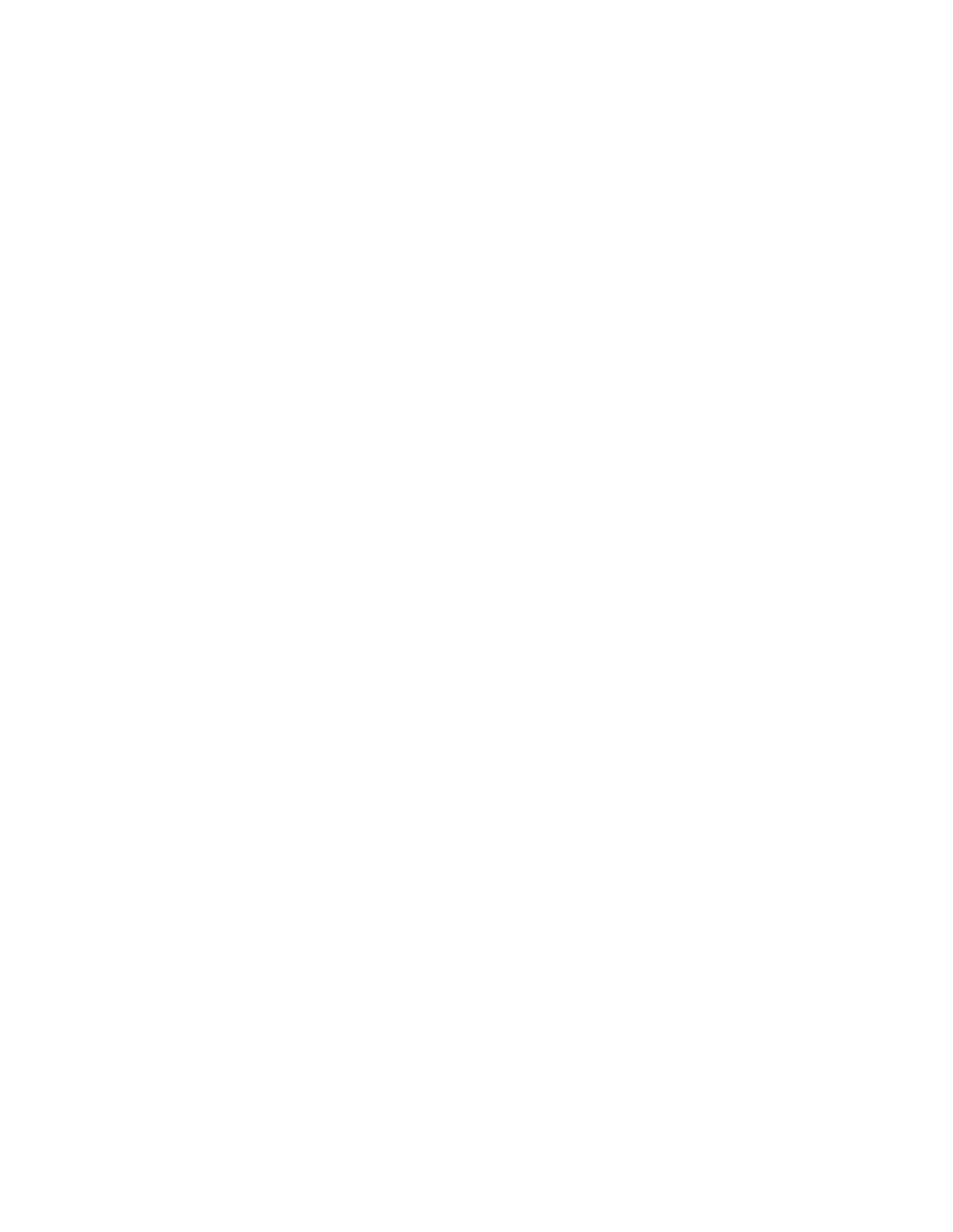| <b>Chapter and Section</b> |  |  |  |  |
|----------------------------|--|--|--|--|
|                            |  |  |  |  |
|                            |  |  |  |  |
|                            |  |  |  |  |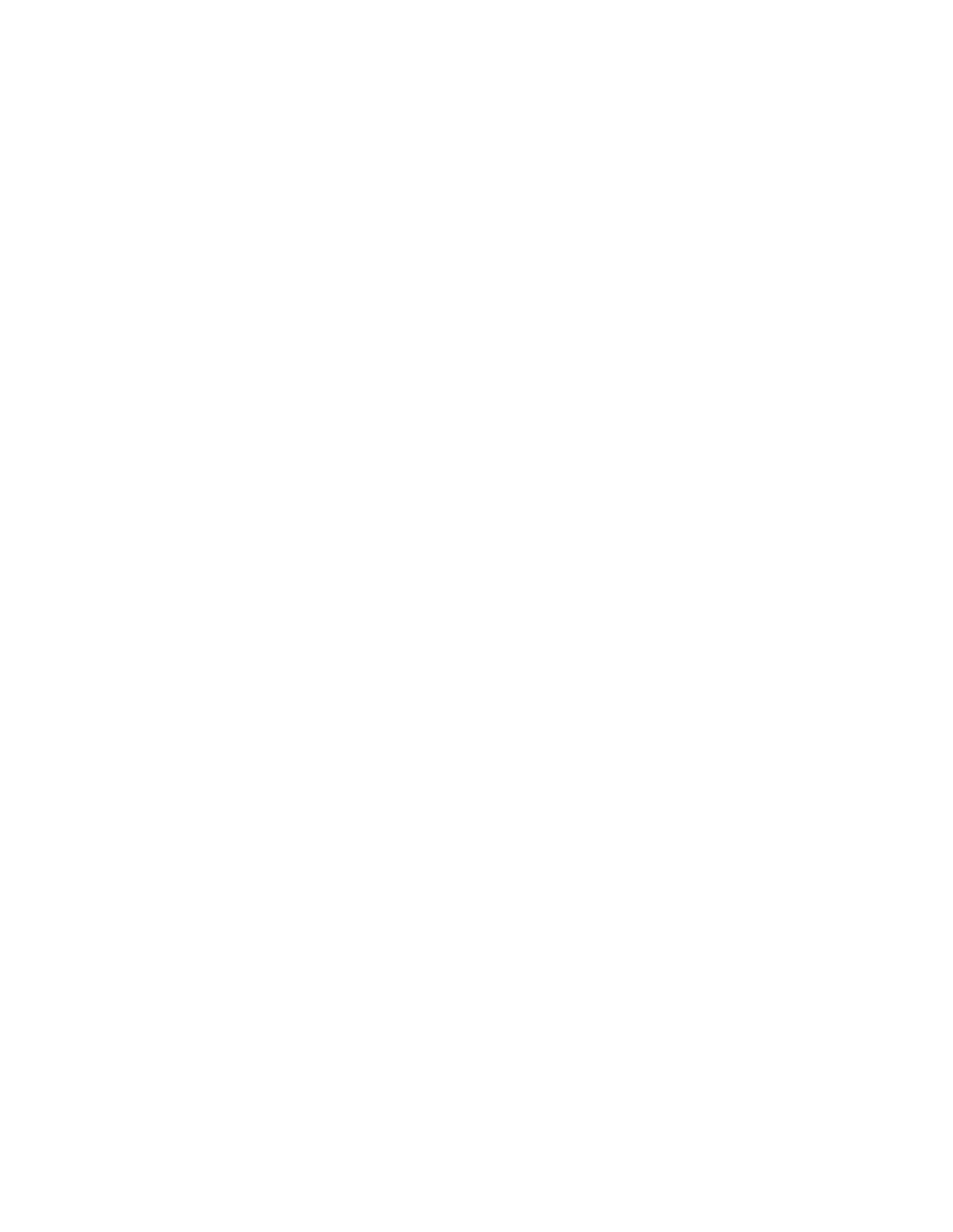### **6. Maintenance**

### **6.1 Customer Responsibilities**

The customer is responsible for all equipment and cable on the customer side of the network interface at their location in accordance with the procedures outlined in QWEST Technical Publication 77326 (see Section 8.2).

The customer or their agent must sectionalize the trouble and verify that the trouble is not in the customer owned equipment or cable before calling the QWEST Customer Service Center.

If the trouble is isolated to the customer owned equipment or cable, the customer is responsible for clearing the trouble and restoring the service to normal. QWEST will not be responsible for clocking or synchronization of any customer service applied to this interface.

### **6.2 QWEST Responsibilities**

QWEST is responsible for all equipment and cable on the QWEST side of the network interface at the customer location.

QWEST is responsible for maintaining the transmission facility between customer locations, which may include an interoffice facility.

QWEST will furnish the customer a trouble reporting number and will initiate action to clear customer trouble within a time period of twenty minutes after receiving the trouble report.

QWEST is committed to a four-hour maximum service restoral time in the event of a service interruption due to an electronic component failure, with a two-hour objective. If the trouble is caused by a cable failure, the maximum service restoral time is eight hours.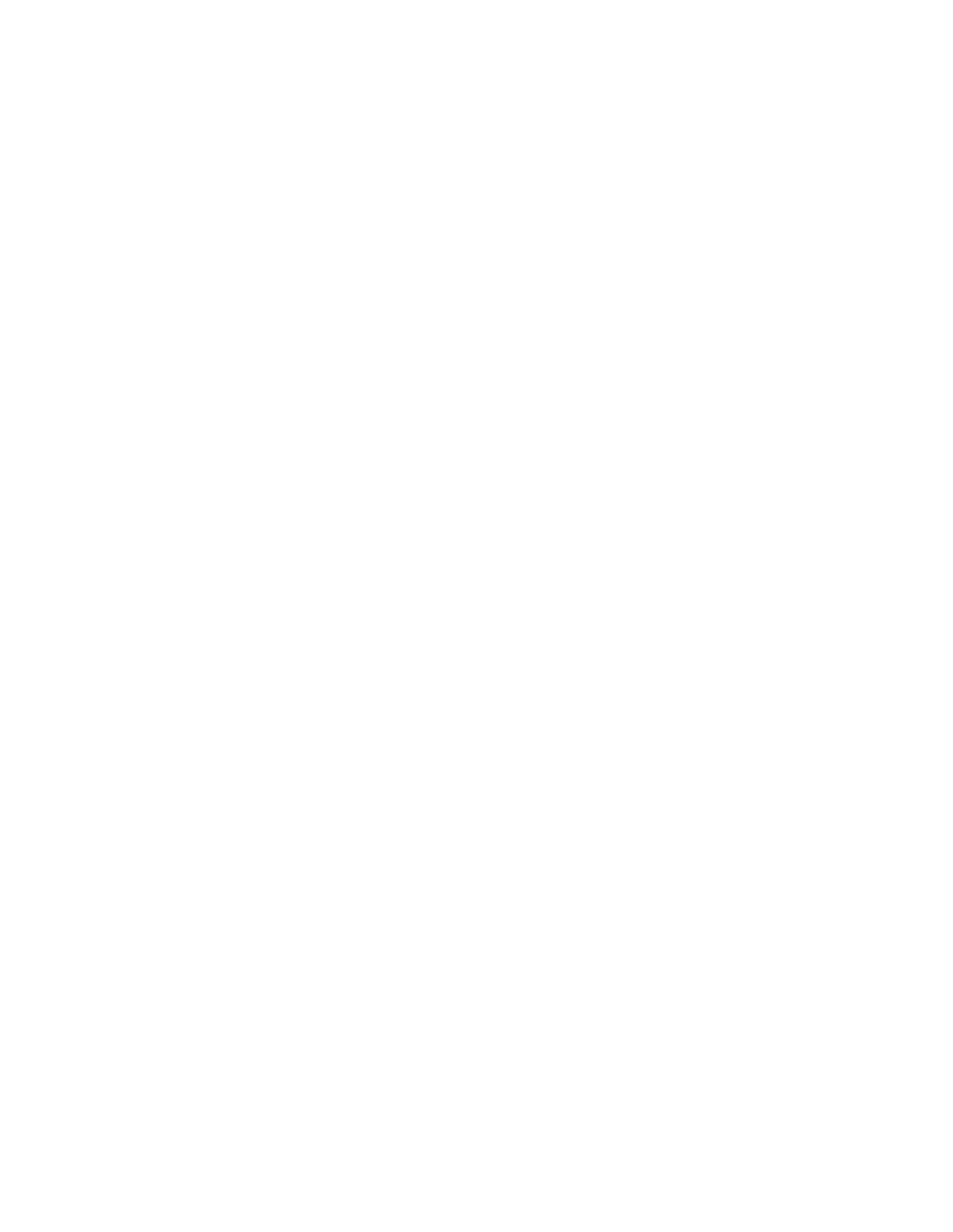#### **Chapter and Section** Page  $7.$  $7.1$  $7.2$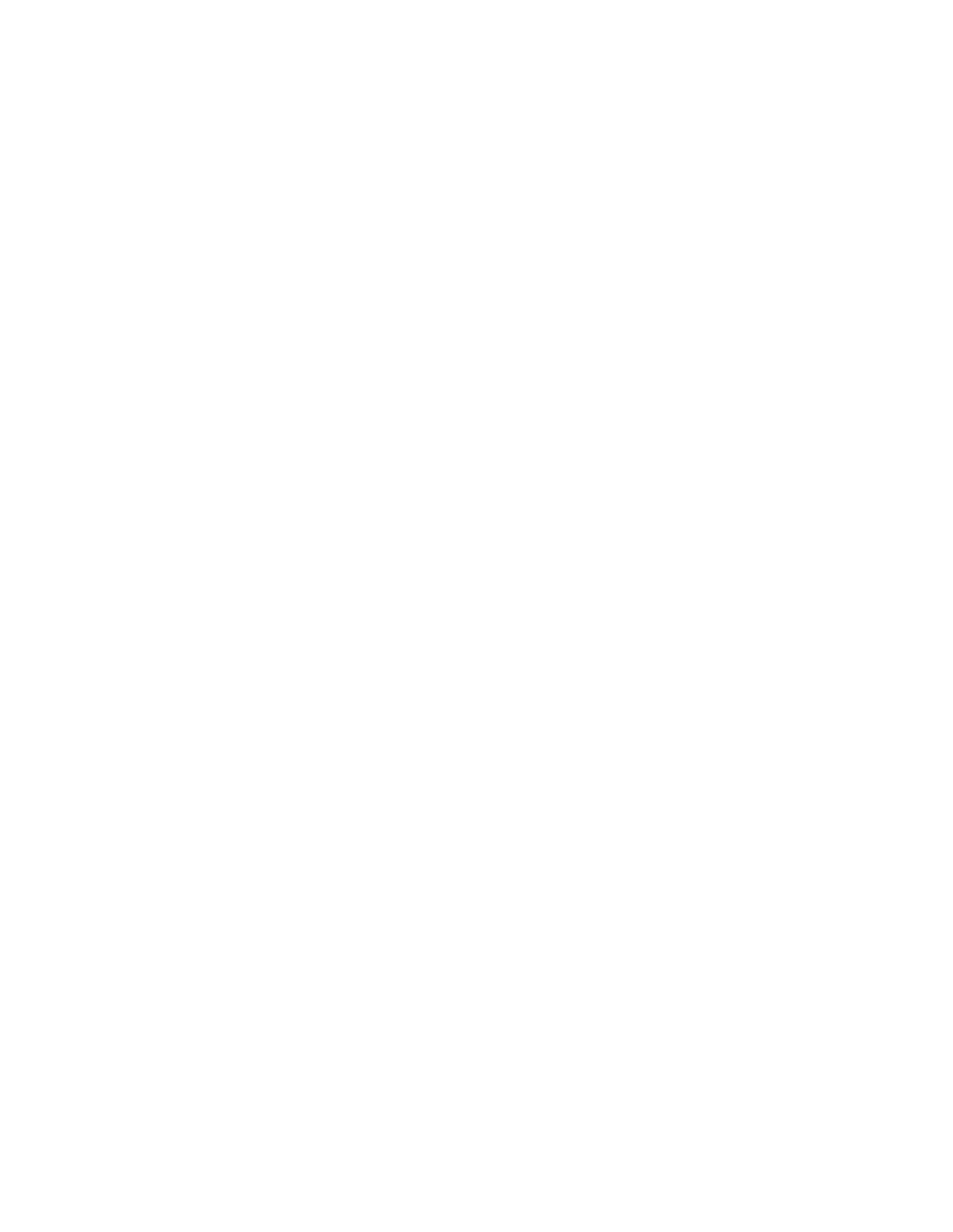### **7. Definitions**

#### **7.1 Acronyms**

| <b>ANSI</b>                   | <b>American National Standards Institute</b> |
|-------------------------------|----------------------------------------------|
| AMI                           | Alternate Mark Inversion                     |
| <b>BNC</b>                    | <b>Bayonet Quick Connect Coax Connector</b>  |
| B <sub>3</sub> Z <sub>S</sub> | Binary, 3 Zero Substitution                  |
| B <sub>8</sub> Z <sub>S</sub> | Binary, 8 Zero Substitution                  |
| CO                            | <b>Central Office</b>                        |
| <b>CVS</b>                    | <b>Commercial Video Service</b>              |
| <b>CVDS</b>                   | Commercial Video Data Service                |
| EU                            | End-User                                     |
| IC                            | <b>Interexchange Carrier</b>                 |
| <b>LATA</b>                   | Local Access and Transport Area              |
| <b>LEC</b>                    | Local Exchange Carrier                       |
| NC                            | <b>Network Channel</b>                       |
| <b>NCI</b>                    | <b>Network Channel Interface</b>             |
| $\mathbf{M}$                  | <b>Network Interface</b>                     |
| RF                            | Radio Frequency                              |
| TLP                           | <b>Transmission Level Point</b>              |

### **7.2 Glossary**

#### **Alternate Mark Inversion (AMI)**

A one (mark) pulse which is the opposite polarity as its predecessor.

#### **Carrier (CXR)**

An organization whose function is to provide telecommunications services.

#### **Central Office (CO)**

A local switching system (or portion thereof) and its associated equipment located at a wire center.

### **Channel**

An electrical or photonic (in the case of fiber optic based transmission systems) communications path between two or more points of termination.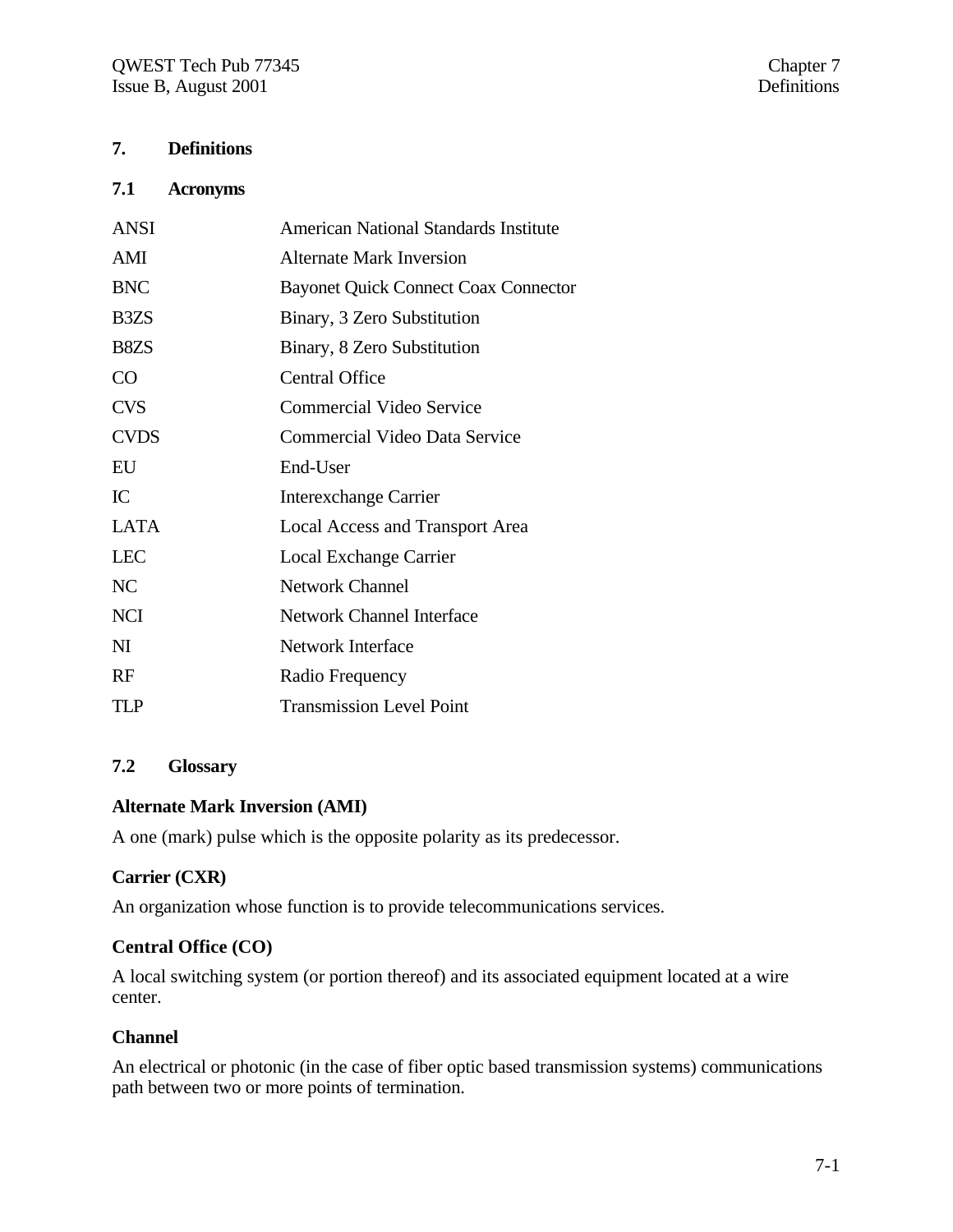### **Decibel (dB)**

The logarithmic unit of signal power ratio most commonly used in communications. It is used to express the relationship between two signal powers, usually between two acoustic, electrical, or optical signals; it is equal to ten times the common logarithm of the ratio of the two signal powers. For reference purposes, the output and input signal power is related to a specific level called a dBm, where zero dBm (Log  $1 = 0$ ) equals 1 milliwatt (mW) at a specified impedance.

### **End-User (EU)**

The term "End-User" denotes any customer of telecommunications service that is not a carrier; except that a carrier shall be deemed to be an "End-User' to the extent that such carrier uses a telecommunications service for administrative purposes, without making such service available to others, directly or indirectly. The term is frequently used to denote the difference between a carrier interface and an interface subject to unique regulatory requirements at non-carrier customer premises (Federal Communications Commission Part 68, etc.).

### **Facilities**

Facilities are the transmission paths between the demarcation points serving customer locations, a demarcation point serving a customer location and a QWEST Central Office, or two QWEST offices.

### **Interexchange Carrier (IC)**

Any individual, partnership, association, joint-stock company, trust, governmental entity or corporation engaged for hire in interstate or foreign communication by wire or radio, between two LATAs.

### **Local Access and Transport Area (LATA)**

A geographic area for the provision and administration of communications service. It encompasses designated exchanges that are grouped to serve common social, economic and other purposes.

### **Local Exchange Carrier (LEC)**

The regulated entity providing Access and IntraLATA services.

### **Network Channel (NC) Code**

The Network Channel (NC) code is an encoded representation used to identify both switched and non-switched channel services. Included in the code set are customer options associated with individual channel services, or feature groups and other switched services.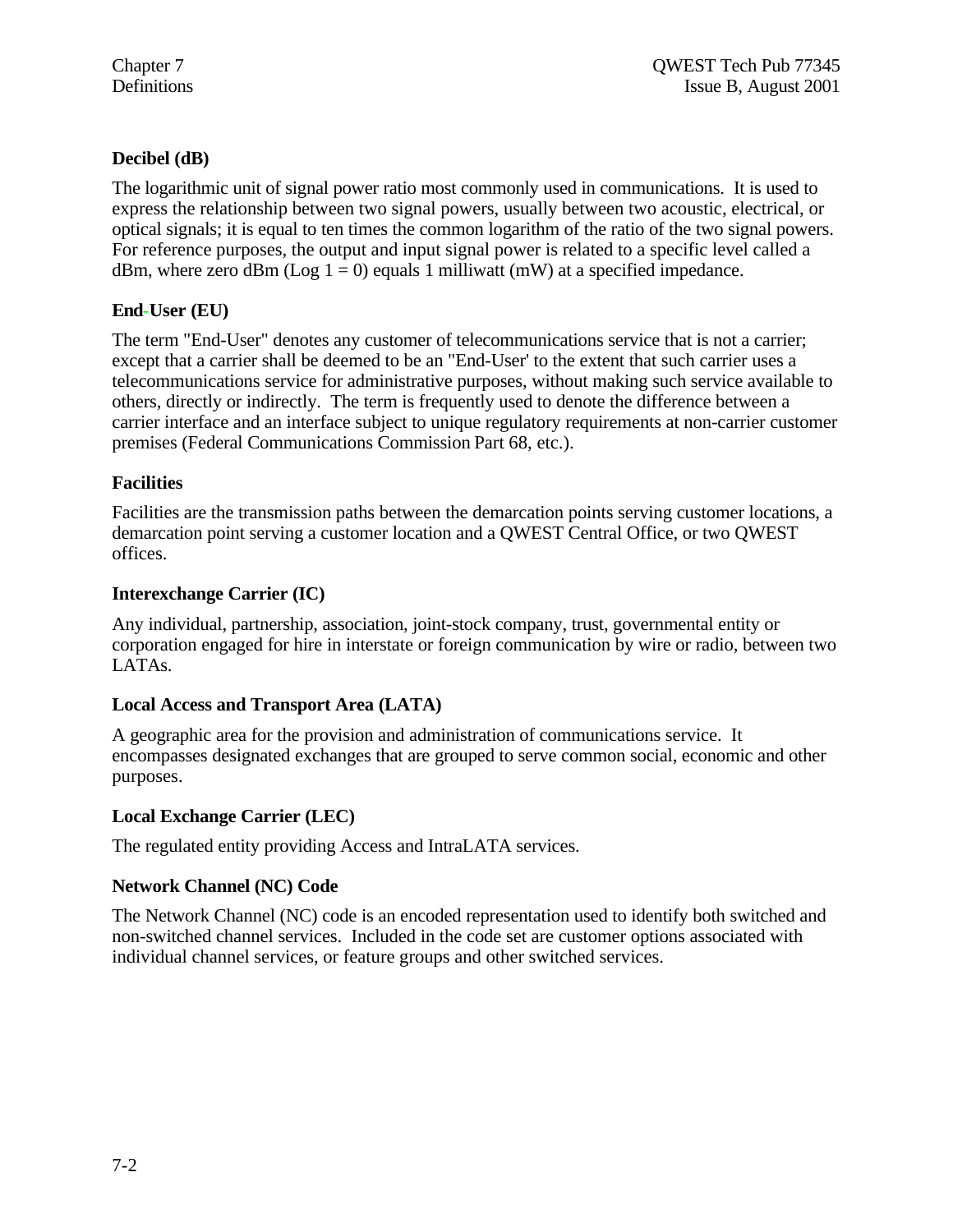### **Network Channel Interface (NCI) Code**

The Network Channel Interface (NCI) code is an encoded representation used to identify five (5) interface elements located at a Network Interface at a customer location. The Interface code elements are: Total Conductors, Protocol, Impedance, Protocol Options, and Transmission Level points (TLP).

#### **Network Interface (NI)**

The point of demarcation on the End-User's premises at which the QWEST Communications International Inc. responsibility for the provision of Access or Non-Access service ends.

#### **Protocol Code**

The Protocol (character positions 3 and 4 of the NCI Code) is a two-character alpha code that defines requirements for the interface regarding signaling and transmission.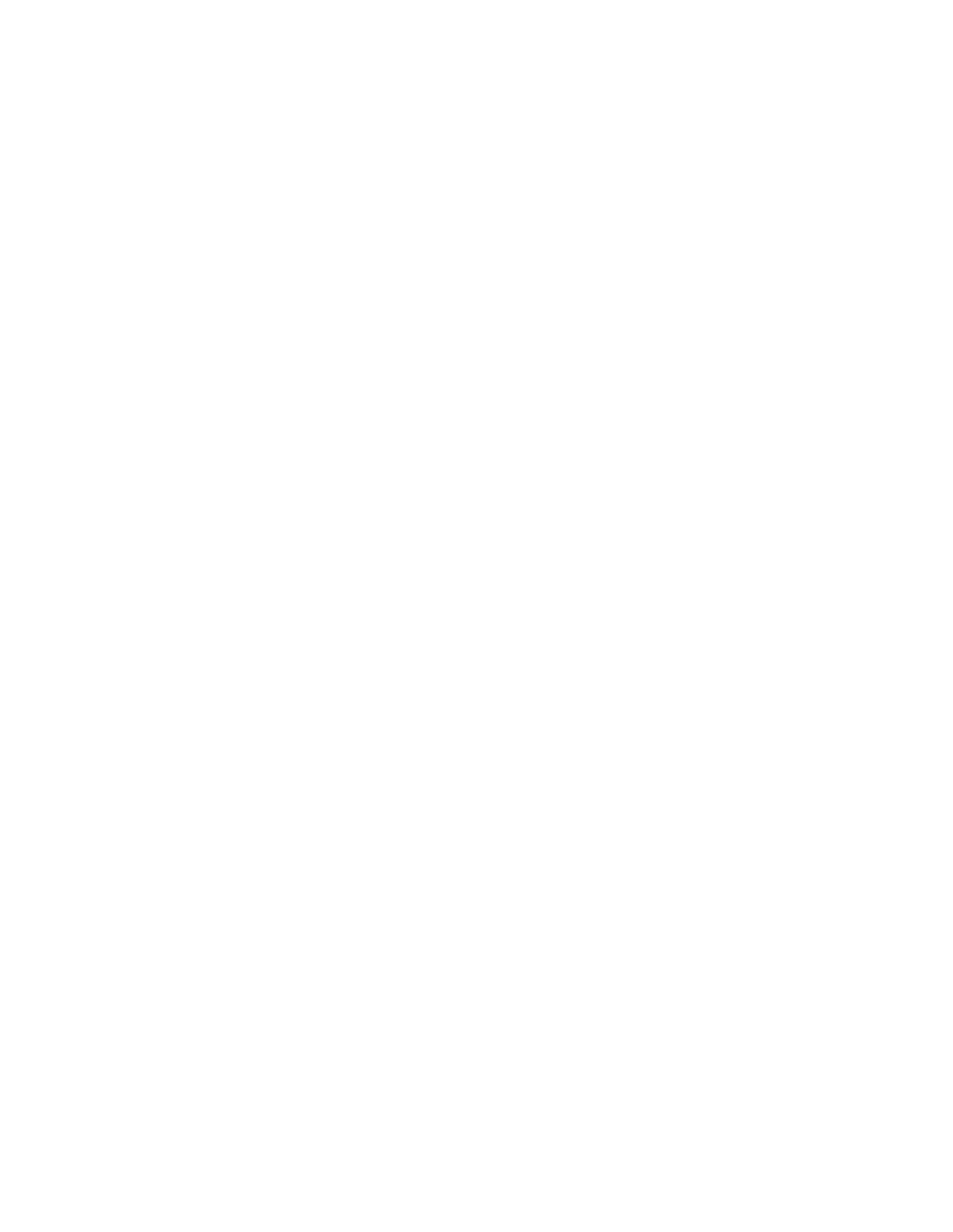| <b>Chapter and Section</b> | Page |  |  |  |
|----------------------------|------|--|--|--|
| 8.                         |      |  |  |  |
|                            | 8.1  |  |  |  |
|                            | 8.2  |  |  |  |
|                            | 8.3  |  |  |  |
|                            | 8.4  |  |  |  |
|                            | 8.5  |  |  |  |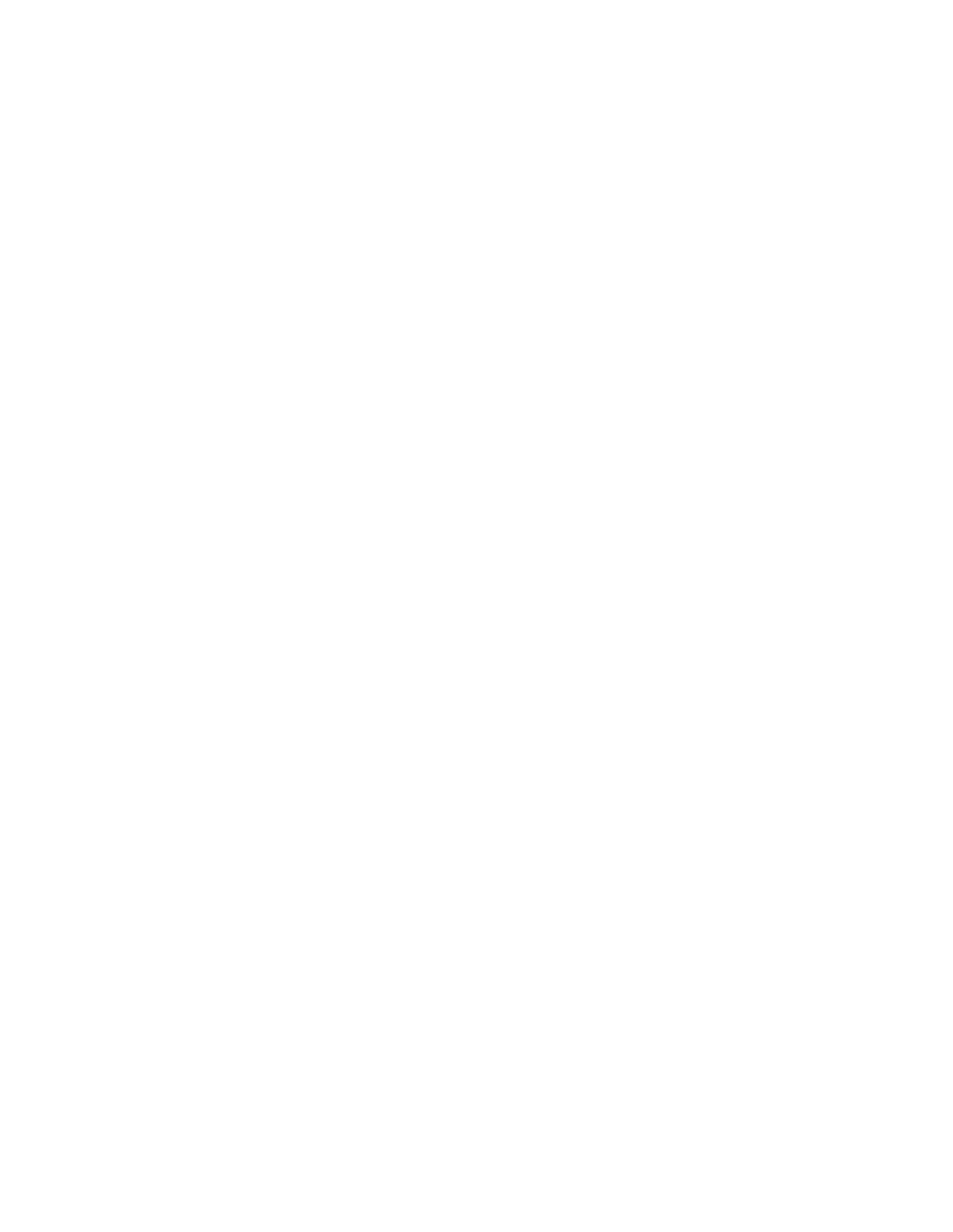### **8. References**

#### **8.1 American National Standards Institute Documents**

- ANSI T1.223-1991 Telecommunications *Information Interchange-Structure and Representation of Network Channel (NC) and Network Channel Interface (NCI) Codes for the North American Telecommunications System.*
- ANSI T1.502-1988 Telecommunications *System M-NTSC Television Signals Network Interface Specifications and Performance Parameters*
- ANSI T1.102-1993 Telecommunications *Digital Hierarchy Electrical Interfaces*
- ANSI T1.404.1994 Telecommunications *Network-to-Customer Installation DS3 Metallic Interface Specification*

#### **8.2 QWEST Technical Publications**

77326 *QWEST Fiber Optic Commercial Video Service*, Issue E, September 2001

#### **8.3 Department of Defense Military Specifications**

MIL-C-39012C General Specification for Radio Frequency Coaxial Connectors.

#### **8.4 Document Ordering Information**

All documents are subject to change and their citation in this document reflects the most current information available at the time of printing. Readers are advised to check status and availability of all documents.

Those who are not QWEST employees may order;

American National Standards Institute (ANSI) documents from:

American National Standards Institute Attn: Customer Service 11 West 42nd Street New York, NY 10036 Phone: (212) 642-4900 Fax: (212) 302-1286

ANSI has a catalog available which describes their publications.

QWEST Technical Publications from:

•

http://www/qwest.com/techpub